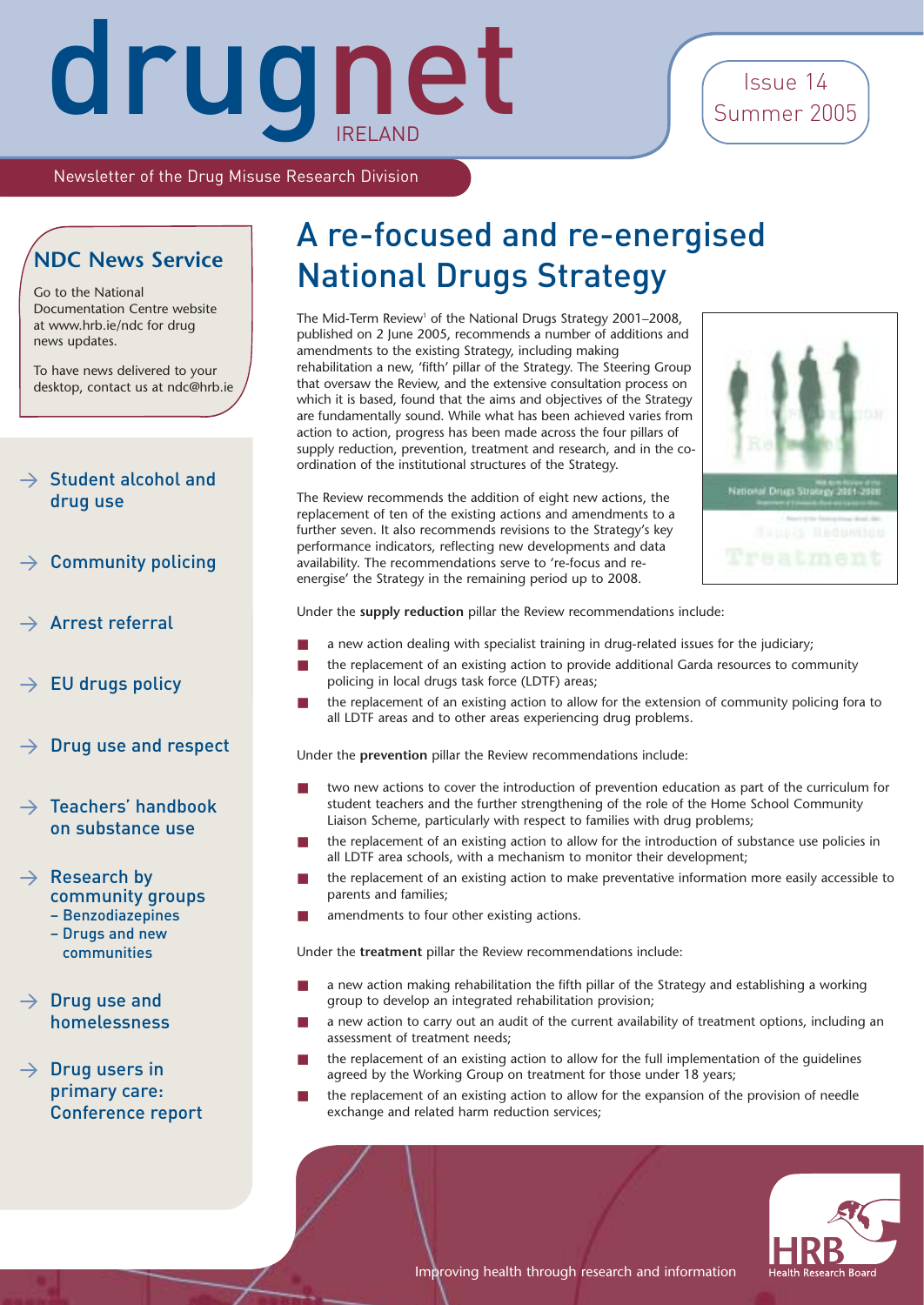1 A re-focused and re-energised National Drugs Strategy

2 The Pompidou Group's European Prevention Prize 2006

3 EU Action Plan on Drugs 2005–2008

4 *Hyper* and the search for respect 5

CLAN survey reveals high levels of alcohol and drug use among college students

6 The HSE and the National Drugs Strategy

7 Heroin misuse in Athlone and Portlaoise

8 Understanding substances and substance use: A handbook for teachers

9 Prevalence of alcohol and drug use among the homeless population in Ireland

11 Prison needle exchange

12 Minister addresses Joint Oireachtas Committee on Community Policing

13 Arrest referral in the north inner city

14 Community groups carry out research on local drug issues

17 Sixth Annual Service of Commemoration and Hope

New EMCDDA Director

The 16th International Conference on the Reduction of Drug Related Harm

18 Monitoring new trends in drug use

19 Management of Drug Users in the Primary Care Setting

20 National Documentation Centre

21 Damien Walshe

22 In brief

23

The EDDRA column 24 From *Drugnet Europe* 25 Recent publications 27 Upcoming events

#### contents National Drugs Strategy *(continued)*

- the replacement of an existing action to allow for an increase in the number of general practitioners and pharmacists participating in the methadone protocol;
- amendments to two existing actions, one which sets the maximum waiting period for treatment to one month following assessment, and the other which increases the availability and range of treatment options, particularly in relation to ploy-drug use.

Under the **research** pillar the Review recommendations include:

two new actions establishing a process to monitor the implementation of the recommendations arising from the reports of the National Advisory Committee on Drugs (NACD) and the development of the Central Treatment List by providing further information regarding entry and re-entry of opiate users to methadone treatment and the length of time in treatment.

The Review acknowledges the important preventative and support roles played by families. It also recognises the difficulties faced by family support services arising from uncertainty around their role in dealing with families, lack of skills and inadequate support. These problems were highlighted in a recent NACD report. The review recommends that the provision of family support services should be prioritised and endorses the recommendations of the NACD report, namely:

- enable services to respond to the needs of families through increased support and training;
- strengthen interagency links and networks by building knowledge of local issues;
- develop relevant monitoring and evaluation tools to measure effectiveness of services.

An important factor affecting the level of progress on actions is the extent of multi-agency involvement required. There was strong support for the partnership approach to the Strategy throughout the consultation process, but there are certain gaps and ill-defined roles which impact on the collaboration between the multiple statutory agencies, service providers and community and voluntary groups involved in delivering the Strategy.

The Review recommends a number of changes to the composition of the National Drugs Strategy Team (NDST) and the Inter-Departmental Group (IDG), which, along with the Cabinet Committee on Social Inclusion, comprise the institutional structure overseeing the implementation of the Strategy. These recommendations include greater participation from the community and voluntary sector to represent the interests of the local and regional drugs task forces. The Review also recommends that the decision-making authority of the IDG be strengthened and that it should include representation from a number of statutory agencies. This would assist the IDG in fulfilling the role envisaged for it in the Strategy as an advisory body to the Cabinet Committee on Social Inclusion.

While acknowledging that alcohol and drug misuse are two separate policy areas, the Review recognises the need to develop better linkages and co-ordination between the two areas at policy and operational levels. The Review recommends the setting up of a working group involving key stakeholders of both the alcohol and drugs area to explore the potential for better co-operation between the two areas and how synergies could be improved. *(Brian Galvin)*

1. Steering Group for the Mid-Term Review of the National Drugs Strategy (2005) *Mid-term review of the National Drugs Strategy 2001–2008*. Dublin: Department of Community, Rural and Gaeltacht Affairs.

### The Pompidou Group's European Prevention Prize 2006

The Pompidou Group's European Prevention Prize is awarded annually to active youth drug prevention projects that are currently functioning in Pompidou Group member states.<sup>1</sup> Its objective is to recognise the importance of active youth participation in drug prevention. Up to three youth projects will each receive a monetary prize worth €2,000. One of the eligibility criteria for the prize is that young people, under the age of 25 years, must be involved in the work of the drug prevention project. The entries will be judged by a jury comprising young people from the Netherlands, Norway, Romania, the Russian Federation, Turkey and the United Kingdom. The jury will be supported by an advisory group of

adult drug professionals from Germany and the United Kingdom. *(Hamish Sinclair)*

1. Member states of the Pompidou Group are: Austria, Azerbaijan, Belgium, Bulgaria, Croatia, Cyprus, Czech Republic, Denmark, Estonia, Finland, France, Germany, Greece, Hungary, Iceland, Ireland, Italy, Liechtenstein, Lithuania, Luxembourg, Malta, Netherlands, Norway, Poland, Portugal, Russian Federation, San Marino, Slovak Republic, Slovenia, Spain, Sweden, Switzerland, Turkey and the United Kingdom.

Applications must be submitted to the Secretariat of the Pompidou Group before 1 October 2005. Further details, including an application form, can be obtained from the Pompidou Group at www.coe.int/T/DG3/Pompidou/Default\_en.asp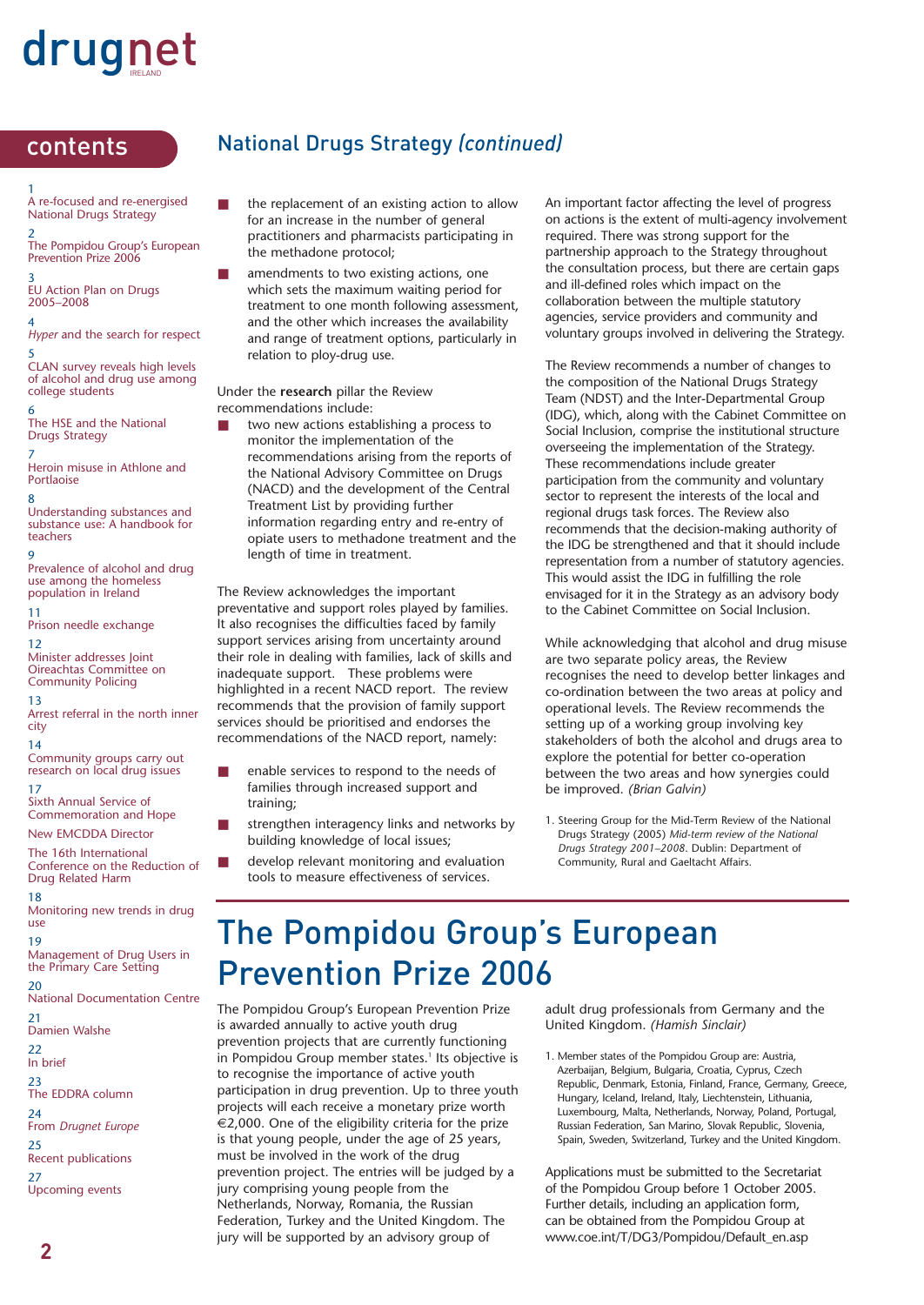### EU Action Plan on Drugs 2005–2008

The EU Action Plan on Drugs 2005–2008 (COM [2005] 45 final) is due to be adopted by the European Council in June 2005. It identifies 61 actions to be taken over the next four years in pursuit of the EU Drugs Strategy 2005–2012, which was outlined in issue 13 of *Drugnet Ireland.* The actions are to be undertaken variously by the EU institutions and special agencies or by member states. Actions with implications for Ireland's National Drugs Strategy, which is coterminous with the EU Action Plan, are outlined below.

#### **Co-ordination**

In its evaluation of the 2000–2004 EU drugs strategy and action plan on drugs (COM [2004] 707 final), the European Commission concluded that civil society had not been regularly consulted on drugs policy at either national or EU level. To counter this perceived weakness, the new Action Plan identifies two steps, including the issuing of a Green Paper by the Commission in 2006 on ways to co-operate effectively with civil society, and a report on the outcome of national-level consultations on the drugs issue in 2008 by member states to the Horizontal Drugs Group (HDG), which comprises representatives of the member states and the European Commission and reports to the European Council. Ireland's Mid-Term Review (MTR) of the National Drugs Strategy recommends strengthening the representation of the voluntary and community sectors on the two policy co-ordinating mechanisms – the Inter-Departmental Group and the National Drugs Strategy Team.

#### **Demand reduction**

The European Commission's final evaluation of the EU Drugs Strategy 2000–2004 also found that there was no strong evidence that the rate of drug use prevalence in the EU had declined. To strengthen the effectiveness of prevention initiatives, the Action Plan calls on member states to (1) ensure that by 2007 comprehensive prevention programmes covering both licit and illicit drugs as well as poly-drug use are included in school curricula or are implemented as widely as possible, and (2) develop and improve prevention programmes for specific target groups (e.g. families at risk, 'school drop outs') and specific settings (e.g. drugs and driving, drugs in the work place, drugs in recreational settings). The MTR makes several recommendations with respect to strengthening the effectiveness of prevention programmes and targeting specific groups. With respect to specific settings, by 2008 the European Commission will complete a study on the influence of alcohol, drugs and medicines on driving, and member states will report to the HDG on the coverage of drug programmes in the workplace.

Some eleven actions relating to treatment, harm reduction, rehabilitation and social reintegration are listed in the Action Plan. For example:

- Member states are to improve early detection of risk factors and intervention by providing appropriate training for professionals who come in contact with potential drug users
- Member states are to improve the availability of, and access to, targeted and diversified treatment, rehabilitation and social reintegration services. Concurrently, by 2007, the European Commission is to prepare a proposal for an EU agreement on minimum standards on drug treatment.
- In respect of drugs in prisons, by 2007 the European Commission is to prepare a proposal for a Council recommendation regarding the development of prevention, treatment and harm reduction services for people in prison, reintegration services on release from prison and methods to monitor and analyse drug use among prisoners. By 2008 member states are to report to the HDG on the progress they have made in developing and using alternatives to prison for drug addicts who have committed drug-related offences.
- Member states are called on to improve access to services for the prevention and treatment of infectious diseases and drug-related health and social damage, by ensuring access for addicts to services designed to reduce risks; by implementing comprehensive programmes on HIV/AIDS, HCV, and other blood-borne diseases that include vulnerable groups; and by identifying the reduction of drug-related deaths as a specific target at all levels, and designing interventions specifically to reduce the number of deaths.

#### **Supply reduction**

The European Commission's evaluation of the previous EU drugs strategy found that there was no significant reduction in the availability of drugs in the EU. The Action Plan identifies some eleven actions intended to strengthen EU law enforcement cooperation. At strategic level, the actions include a number of research and information- and data-gathering initiatives on various aspects of drug-related crime, including a study of best practice in the establishment of a joint operational fund, to be financed from the confiscation of assets earned through drug production and trafficking.

At operational level the Action Plan calls for joint law enforcement co-operation, including targeting money laundering; fighting international organised drug production and trafficking; combating serious criminal activity in the field of precursor chemical diversion, and preventing the diversion of precursors, particularly synthetic precursors imported into the EU.

#### **Information, research and evaluation**

In the area of information, member states are to participate in fully implementing and fine-tuning the five key epidemiological indicators, and in developing estimates of direct and indirect expenditures on drugs, including law enforcement, drug-related health and social issues and international co-operation. In 2007 the European Commission is to bring forward a proposal for an agreement on EU guidelines and mechanisms for detecting, monitoring and responding to emerging trends. With regard to research, the European Commission is to promote research on biomedical, psychosocial and other factors behind drug use and encourage networks of research excellence for the optimal use of resources and effective dissemination of results. *(Brigid Pike)*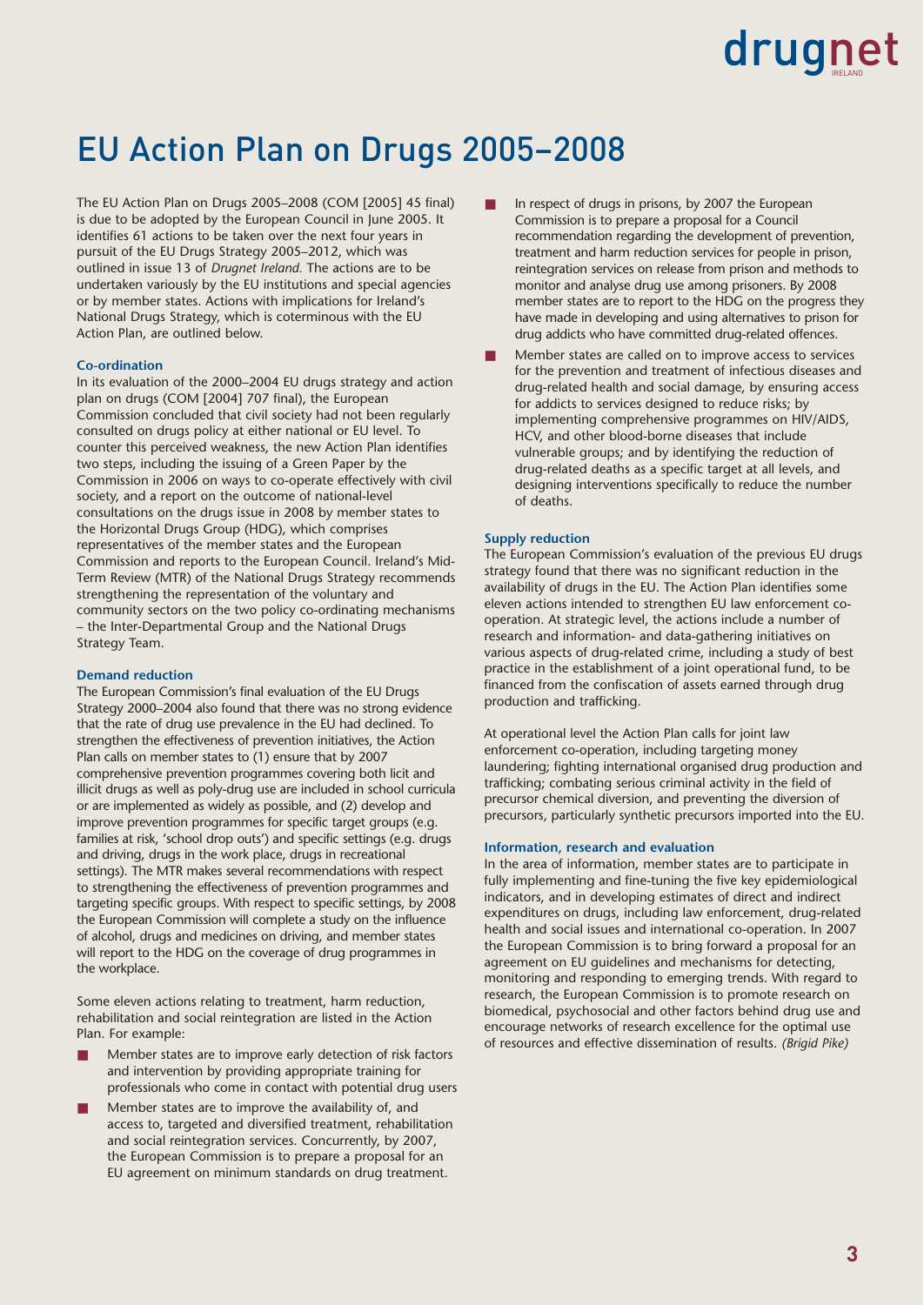

'Most addicts would say they always felt apart from everything, that no matter what the circumstances were, they did not feel they fit in.'

The contributors to *Hyper* deserve congratulations for their courage in revealing their experiences of respect and selfrespect so openly and frankly. They provide insights into a critical aspect of their relationships with other people.

### *Hyper* and the search for respect

The 10th issue of *Hyper* appeared in Spring 2005. Published by Soilse, the Health Service Executive's Addiction and Rehabilitation and Training Centre, *Hyper* is produced largely by participants in the Soilse drug rehabilitation programme, i.e. young people aged between 18 and 25 years.

Since it first appeared in 1999,<sup>1</sup> Hyper has carried information features, and also personal stories and poems by Soilse participants about their experiences with drugs and drug addiction. Respect – the means by which people attach a social value to other people, or have a social value attached to themselves – figures regularly in these contributors' stories.<sup>2</sup>

In post-industrial societies respect is a valued commodity. In modern Ireland it has been identified as one of the four 'foundational objectives' to pursue if all members of Irish society are to enjoy equality.<sup>3</sup> Contributors to the latest issue of *Hyper* reveal how complex the process of acquiring or losing respect can be.<sup>4</sup>

Contributor David describes how his desire for respect was a factor in his starting to use drugs at the age of 11 or 12: 'My family was a mess and school was a joke. I was young with loads of potential but craved the wrong things. I wanted respect and hung around with the big boys on the corners, doing all the stuff they were into – robbing, mischief and taking drink and drugs.' Another contributor, Daniel, delves further:

Most addicts would say they always felt apart from everything, that no matter what the circumstances were, they did not feel they fit in. … How does a person fill this void? We will look for excitement because in this we may feel we belong. We will see the drug scene as a group of people that in our eyes look as one, where everyone is loved, needed and wanted. This is where the drug culture holds its power. To someone who is looking for belonging, the drug culture is a community.

Daniel's explanation echoes that given in Becker's classic study of marijuana users in 1950s Chicago.<sup>5</sup> The marijuana users gradually shifted their moral allegiance, and their search for respect, from the wider society to the drug-using network in which they found themselves accepted.

Becker also observed how drug users frequently attempted to cure themselves of their addiction and that the motivation was to show non-addicts, whose opinions they respected, that they were not as bad as they were thought to be. To their dismay, however, they found that people still viewed them as 'junkies', still stigmatised them, still disrespected them. Contributors to *Hyper* who are on methadone treatment describe a similar experience. For example:

- *Derek:* 'There's a stigma with ignorant people. They don't understand what methadone is. … They view it as drugs instead of stabilisation. You're still viewed as a junkie. Alcohol is ok – if I switched – it's socially acceptable. But methadone/phy – "oh, the guy's on drugs". I class them as ignorant people. I do it for myself. I don't take the stigma on board.'
- *Stuart:* There's definitely a stigma though. You're in the chemist, taking it there and there's oul wans there with prescriptions and they look down on you. It does bother me. You get a certain look. People'd be whispering and looking.'
- *Denise:* 'There's a stigma. I overhear people talk. It makes me feel like shit when I stand there listening. People don't know I'm on it. I try to hide it.'

These accounts highlight the intersubjectivity of respect: it arises in the course of interactions between two or more persons. Derek, Stuart and Denise all experience a lack of respect from other persons, which affects their self-respect, which in turn influences their responses to the other persons (ignorant people, oul' wans) and their behaviours, such as Denise concealing the fact that she is on methadone treatment.

The contributors to *Hyper* deserve congratulations for their courage in revealing their experiences of respect and self-respect so openly and frankly. They provide insights into a critical aspect of their relationships with other people. But it is only part of the story. If other actors in the area of illegal drugs – policy makers, researchers, the media, treatment professionals, law enforcers – were to give their side of the story, with equal candour, valuable insights into the individuals' sense of identity and power, as well as the functioning of equality in such situations, would be obtained. *(Brigid Pike)* 

- 1. The complete series of *Hyper* is available in hard copy in the National Documentation Centre on Drug Use.
- 2. In 2004 Brigid Pike completed an MSocSc dissertation 'Respect and self-respect in everyday life: A survey of theoretical and methodological approaches with special reference to illegal drug users as an example of a sociallyexcluded group'. The dissertation is available online in the National Documentation Centre.
- 3. See National Economic and Social Forum (2002) *A strategic policy framework for equality issues.* Dublin: National Economic and Social Forum.
- 4. The experiences of respect described by drug users undergoing treatment or rehabilitation differ from those described in relation to other users at different stages of their drug-using 'career'. Cf. P Bourgois (2003) *In search of respect: crack dealers in Barrio.* 2nd edition. Cambridge University Press; T Williams (1990) *The cocaine kids.* London: Bloomsbury Publishing; B Hanson *et al.* (1985) *Life with heroin.* Lexington MA: Lexington Books. Notwithstanding the differences, each perspective reveals a common set of principles governing the functioning of respect.
- 5. H S Becker (1963) *Outsiders.* New York: The Free Press.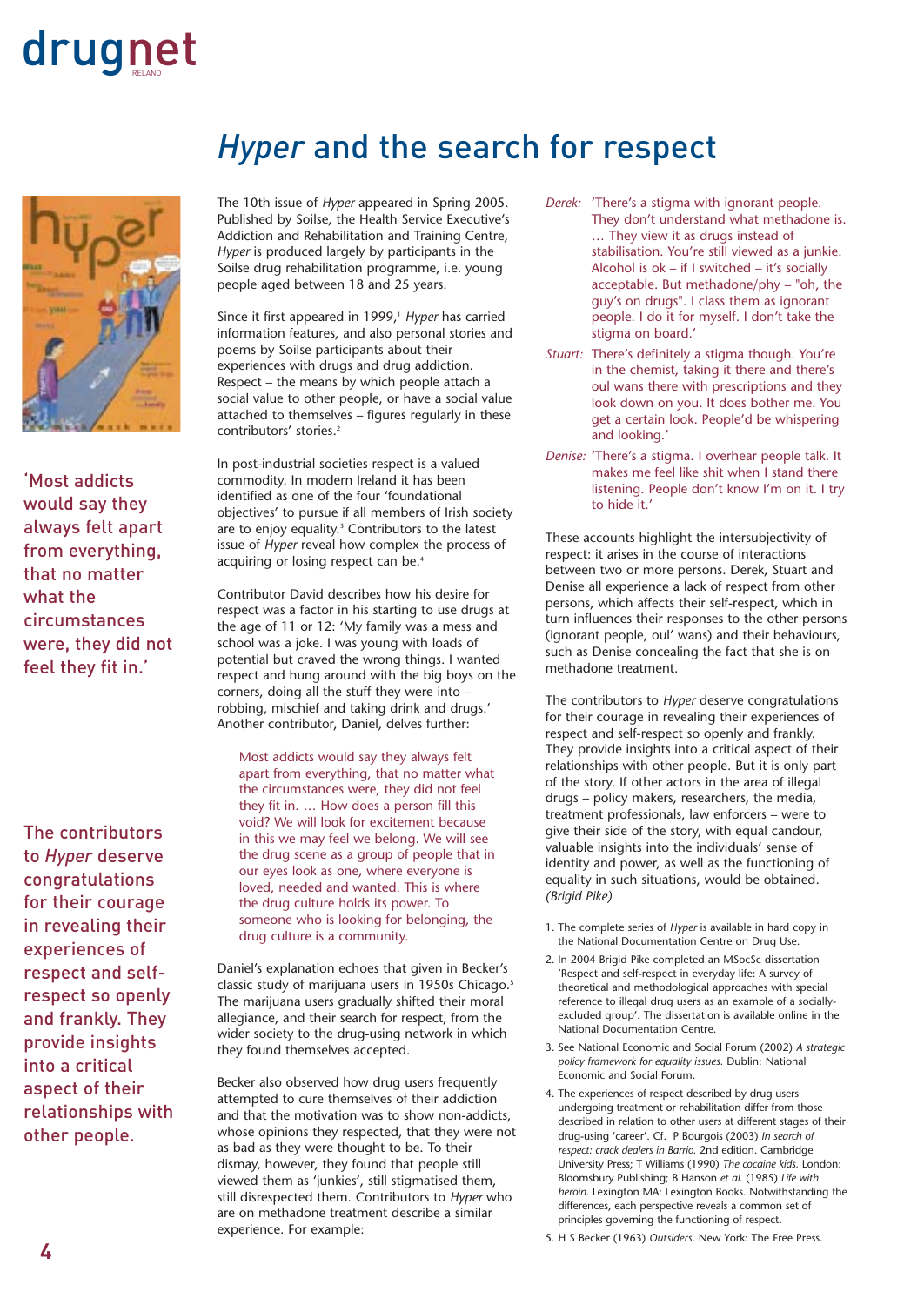### CLAN survey reveals high levels of alcohol and drug use among college students

On 25 April 2005 the Minister of State at the Department of Health and Children, Mr Sean Power TD, announced the publication of *The Health of Irish Students* report.<sup>1</sup> The report incorporates the results of the College Lifestyle and Attitudinal National (CLAN) survey and a qualitative evaluation of the College Alcohol Policy Initiative. The aim of the CLAN survey was to establish a national student profile of lifestyle habits, including living conditions, general health, mental health, dietary habits, exercise habits, accidents and injuries, sexual health and substance use – tobacco, alcohol and illicit drugs. This information will be used in planning for student needs and as a baseline in monitoring trends over time. This article will focus on the CLAN survey and its results in relation to student alcohol and illicit drug use.<sup>2</sup>

With regard to alcohol use, three out of every four drinking occasions were binge drinking occasions for male students, compared to three out of every five for female students. Binge drinking is a term used to describe a single occasion of excessive or high-risk drinking, defined in this survey as drinking at least four pints of beer or a bottle of wine or equivalent at one drinking occasion. These figures indicate that this pattern of high-risk drinking is the norm among college students, with more male than female binge drinkers.

The likelihood of students experiencing adverse consequences from their own drinking increased with more frequent binge drinking episodes. Students who were regular binge drinkers, defined as binge drinking at least weekly, were three times more likely to have experienced money problems (32% vs. 10%), fights (22% vs. 6%), accidents (13% vs. 4%) and unprotected sex (19% vs. 6%) than were students who were binge drinking less frequently, or were not binge drinkers. Regular binge drinkers were also twice as likely as other student drinkers to be current smokers (38% vs.

18%) and recent cannabis users (54% vs. 25%). Regular binge drinking can also interfere with academic performance. For example, regular binge drinkers were twice as likely to miss classes due to alcohol (61% vs. 27%) and to report that their studies were affected (39% vs. 19%).

With regard to drug use, cannabis was the most common illicit drug used by students, with over one-third (37%) reporting that they had used it in the past 12 months (Table 1). Ecstasy was the second most used illicit drug, followed by cocaine, magic mushrooms and amphetamines. For all drugs, the levels of use were higher among students than among those of a similar age group (15–24 years) in the general population (Table 1). The use of solvents (inhalants) was particularly high. Male students were more likely to use illicit drugs than were female students. Significant differences (p<0.01) between genders were observed for cannabis, ecstasy, cocaine, magic mushrooms and solvents.

The report recommends ten actions required to ensure that the college environment is more conducive to the positive health and well-being of all students. Acknowledging that alcohol-related harm was particularly high and of major concern, the report recommends the implementation of all five elements of the college alcohol policy framework.3 In addition, the report recommends that a programme of ongoing research should be agreed to allow for monitoring of trends and evaluation of programmes and interventions.

The CLAN survey was carried out among undergraduate full-time students in 21 third-level colleges in Ireland during the academic year 2002/2003. The colleges included seven universities, twelve institutes of technology and two colleges of education. A national sample size was calculated using a three per cent precision and a 95 per cent degree of confidence, with a



With regard to alcohol use, three out of every four drinking occasions were binge drinking occasions for male students, compared to three out of every five for female students.

#### Table 1 Illicit drug use in past 12 months by undergraduate full-time students (CLAN survey) compared to those aged 15–24 years in the general population

|                        | . .                        |                                                                        |
|------------------------|----------------------------|------------------------------------------------------------------------|
| Used in last 12 months | <b>CLAN survey</b><br>$\%$ | <b>General population*</b><br>$(15-24 \text{ years})$<br>$\frac{0}{0}$ |
| Cannabis               | 37.3                       | 11.0                                                                   |
| <b>Ecstasy</b>         | 8.0                        | 2.8                                                                    |
| Cocaine                | 5.8                        | 2.7                                                                    |
| Magic mushrooms        | 4.9                        | 1.1                                                                    |
| Amphetamines           | 4.5                        | 1.2                                                                    |
| <b>Solvents</b>        | 2.2                        | 0.2                                                                    |
| <b>LSD</b>             | 1.7                        | 0.2                                                                    |
| <b>Heroin</b>          | 0.4                        | 0.2                                                                    |

\* National Advisory Committee on Drugs and Drug and Alcohol Information and Research Unit (2005) *Drug use in Ireland & Northern Ireland. Bulletin 1. First results (revised) from the 2002/2003 drug prevalence survey.* Dublin: National Advisory Committee on Drugs.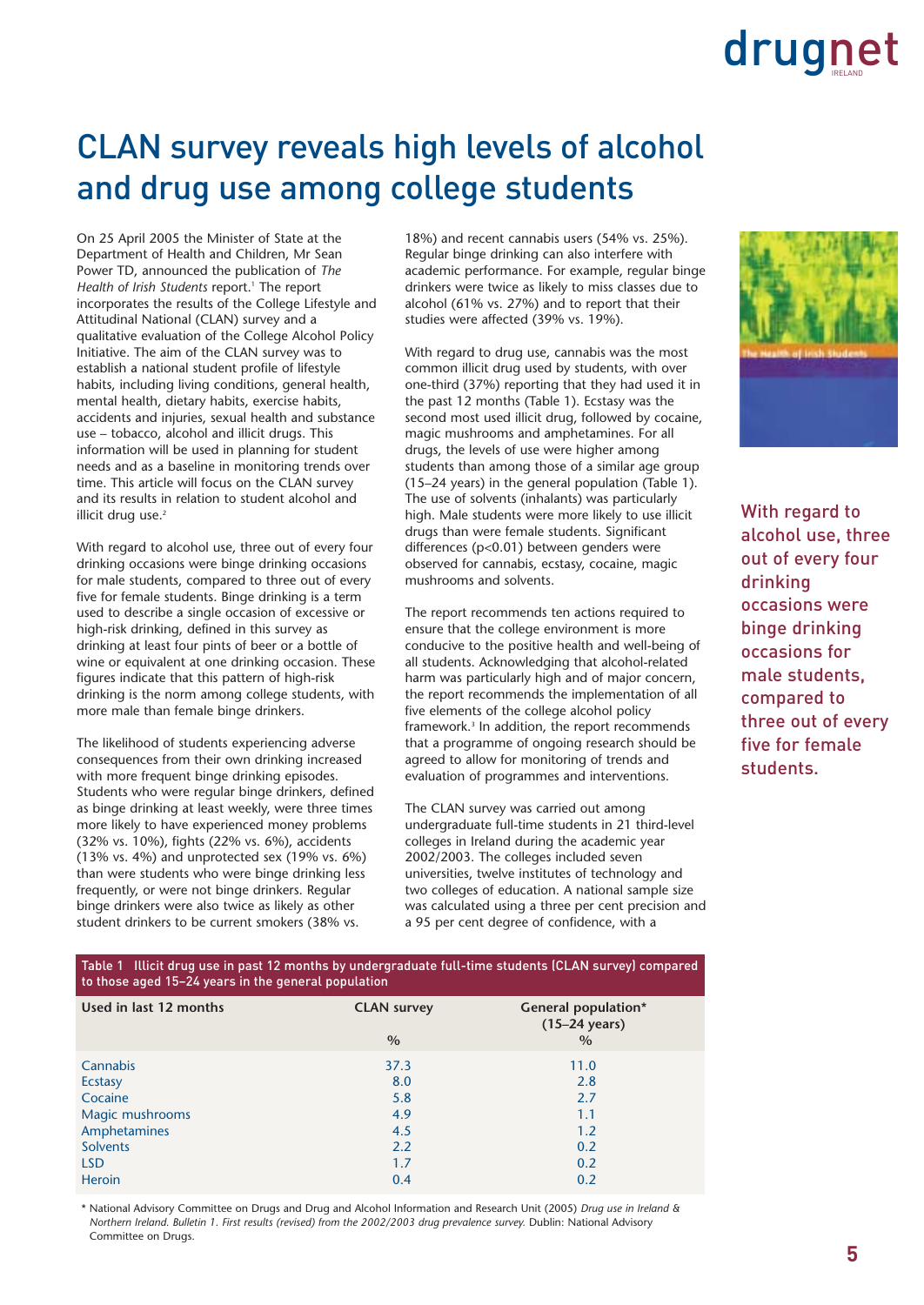

For all drugs, the levels of use were higher among students than among those of a similar age group (15–24 years) in the general population.

#### CLAN survey *(continued)*

breakdown for the colleges based on each college population. Each participating college generated a random sample from its computerised enrolment list of full-time undergraduate students, distributed the self-completed survey questionnaire by mail to selected students and collected the completed questionnaires by mail or by using drop-off points on campus.

A total of 3,259 students responded to the survey, giving a reported response rate of 50 per cent. No information is given in the report about those who did not respond, so it is not possible to tell if they differed in any way from those who did respond. Of those who did respond, 38 per cent were male and 62 per cent were female. Based on Department of Education and Science figures, the gender breakdown for persons receiving full-time education in the academic year 2002/2003 was 46 per cent male and 54 per cent female.<sup>4</sup> Thus there would appear to be a slight over-representation of female students in the CLAN survey*. (Hamish Sinclair)*

- 1. Health Promotion Unit (2005) *The health of Irish students.* Dublin: Health Promotion Unit, Department of Health and Children.
- 2. Hope A, Dring C and Dring J (2005) College Lifestyle and Attitudinal National (CLAN) Survey. In: Health Promotion Unit. *The health of Irish students.* Dublin: Health Promotion Unit, Department of Health and Children.
- 3. Health Promotion Unit (2001) F*ramework for developing a college alcohol policy.* Dublin: Health Promotion Unit, Department of Health and Children.
- 4. Department of Education and Science (2004) *Statistical Report 2002/2003.* Dublin: Stationery Office.

### The HSE and the National Drugs Strategy

The NSP emphasises that responses to the needs of those dependent on drugs or alcohol require a partnership approach across organisational boundaries, including drug task forces, together with clear strategies to prevent and reduce levels of drug or alcohol misuse and harm.

On 1 January 2005 the Health Service Executive (HSE) was established to manage Ireland's public health sector as a single national entity.<sup>1</sup> It replaced the former health boards, which had responsibility for 23 actions in the National Drugs Strategy, and joint responsibility for a further 11 actions. Responsibility for these actions has transferred across to the HSE. The new governance arrangements, whereby the chief executive officer of the HSE is now directly accountable to the Oireachtas for the performance and management of the HSE, may be expected to have an impact on drugs policy co-ordination and implementation.

The National Drugs Strategy outlines a three-tiered co-ordination structure, including the Cabinet Committee on Social Inclusion, comprising government ministers; the Inter-Departmental Group (IDG), comprising representatives from government departments, including the Department of Health and Children; and the National Drugs Strategy Team (NDST), chaired by an official from the Department of Health and Children and comprising representatives of departments, state agencies and the voluntary and community sectors.

The Mid-Term Review of the National Drugs Strategy addresses the question of where the HSE fits in to this co-ordination structure. It recommends that the IDG be expanded to include senior-level representation not only from government departments but also from the HSE (and other state agencies, including the National Advisory Committee on Drugs, the National Assessment Committee of the Young Persons' Facilities and Services Fund and the Irish Prison Service), and from the voluntary and community sectors. The Mid-Term Review also recommends that both the Department of Health and Children

and the HSE be represented on the NDST, but notes that the Department of Health and Children believes that it no longer has a role on the NDST.

Published in March 2005, the HSE's National Service Plan (NSP) for 2005 outlines how the HSE intends to deliver its drug treatment services. The management of all addiction services will be under the remit of the Social Inclusion Services, but the management of methadone treatment services also appears under the remit of Primary Care Services and the management of detoxification also appears under the remit of Mental Health Services. Therefore, it is unclear who is responsible for which aspects of the addiction services at present. The NSP emphasises that responses to the needs of those dependent on drugs or alcohol require a partnership approach across organisational boundaries, including drug task forces, together with clear strategies to prevent and reduce levels of drug or alcohol misuse and harm. The plan also endorses a needs-based approach to the delivery of services that minimises disadvantage.

A clear alignment with the National Drugs Strategy is established through the commitment made in the NSP to Action 22 of the national health strategy, *Quality and Fairness,* which states that all relevant actions in the National Drugs Strategy will be implemented by 2008. Moreover, the NSP commits Addiction Services, within Social Inclusion Services, to providing six-monthly reports to the Department of Community Rural and Gaeltacht Affairs on the implementation of the National Drugs Strategy, supporting the Health Research Board (specifically the National Drug Treatment Reporting System), and implementing the work programme (i.e. report recommendations) of the National Advisory Committee on Drugs.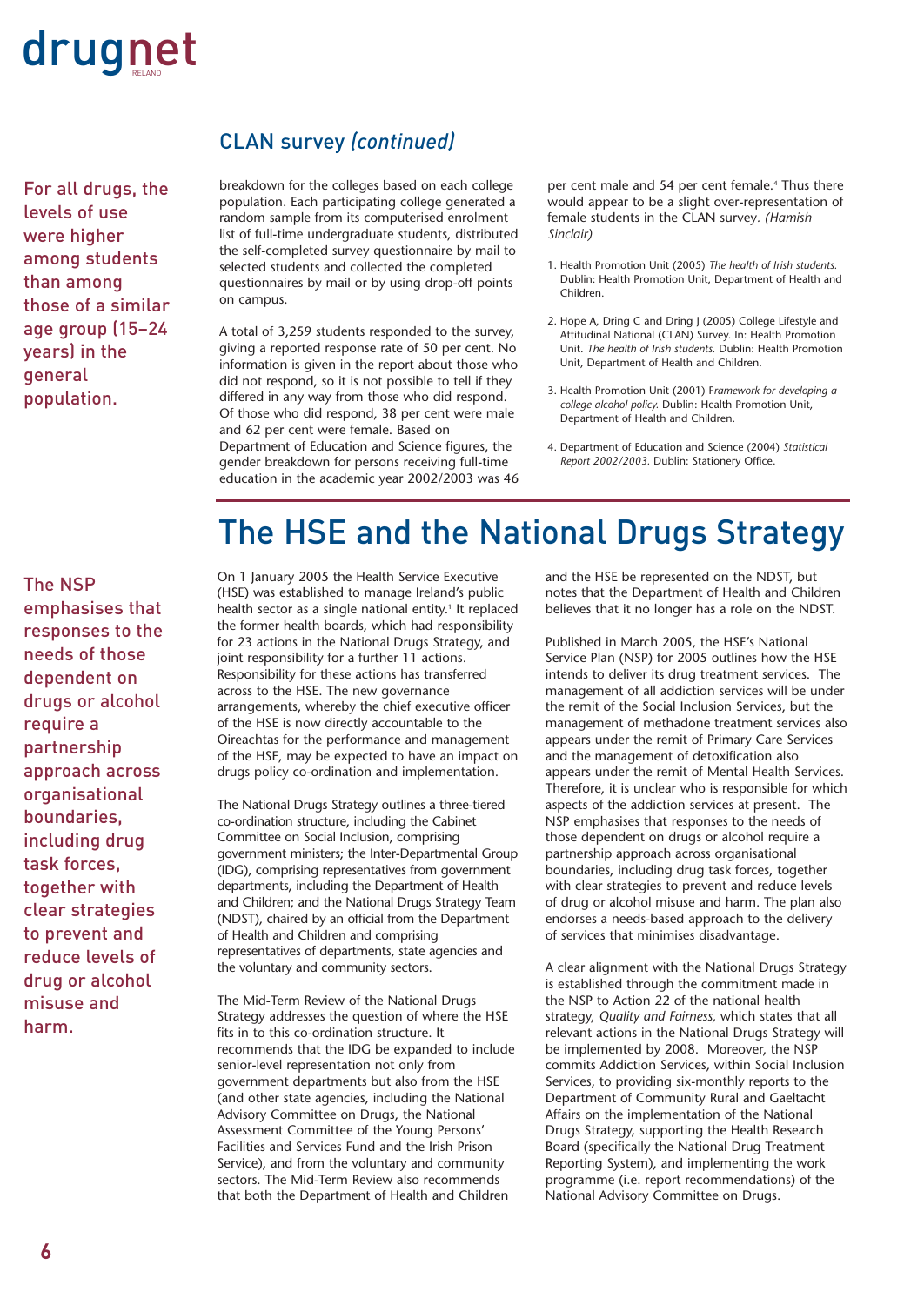#### The HSE and the National Drugs Strategy *(continued)*

The NSP states that the HSE's Addiction Services will monitor the two key performance indicators in the National Drugs Strategy that relate to timeliness of access to treatment services and access to treatment for under-18-year-olds. Specifically, these are:

- Immediate access (within 3 days) to professional assessment and counselling by health board services and the commencement of treatment not later than one month following assessment. One month is defined as 28 days.
- Development of age-appropriate guidelines on problem drug users aged less than 18 years and access to treatment (Jean Long, personal communication, 2005)

The NSP states that Addiction Services will also ensure the finalisation of the service users' charter for drug initiatives.

In June of this year the HSE is due to publish its first corporate plan, which will set out the HSE's goals and strategies for the next three years. This plan may be expected to reveal more information about how the HSE will seek to implement recommendations in the Mid-Term Review of the National Drugs Strategy relating to:

- an audit of the current availability of treatment options, including an assessment of treatment needs and methods of tracking ongoing developments, to be completed by mid-2006;
- increasing the availability and range of drugrelated treatment options, including detoxification;
- expanding the provision of needle-exchange and harm-reduction services to ensure wider geographic availability and availability at evenings and weekends;
- increasing the numbers of GPs and pharmacies participating in the methadone protocol. *(Brigid Pike)*

1. The Health Service Executive was established as a statutory body by the Health Act 2004.

### Heroin misuse in Athlone and Portlaoise

The Midlands Regional Task Force commissioned Niall McElwee and Grainne Monaghan to examine heroin misuse in Athlone and Portlaoise.<sup>1</sup> Athlone is on the main route from Dublin to Galway; Portlaoise is situated on the main Dublin to Cork/Limerick road. The researchers employed a 'relational child and youth care model' to uncover and present the views and experiences of heroin users and service providers in the two towns. They collected the data through interviews with heroin users and service providers. Their findings were triangulated using quantitative and qualitative information from a variety of stakeholders.

According to the authors' findings:

In the urban area of Athlone in 1996, twofifths of the population had no second-level qualifications. In February 2000, 1,391 persons were unemployed. At the time of the study, one local authority housing estate in west Athlone had an identifiable substanceuse problem. The authors noted the difficulty in quantifying the numbers using heroin because figures varied between sources. In 2004, the local media reported that there were approximately 100 heroin users living in the town and, at the same time, service providers estimated that there were between 60 and 500 users. In 2003, 39 cases were receiving treatment for problem opiate misuse through the Athlone Addiction Counselling Services. Service providers believed that poverty and disadvantage were strongly linked to heroin use in the town.

Many service providers reported that the location of a treatment centre in Athlone, with a transient clientele from Dublin, had contributed considerably to heroin use. There was an increase in heroin use among women in Athlone, with many of them introduced to heroin use by their partners. One focus group reported that the majority of their clients started smoking heroin but then progressed to injecting. According to the service providers, a large proportion of their clients were hepatitis C positive. The service providers stated that their clients' heroin habits were funded through criminal activity and prostitution (both male and female). Users spent anything from €50 to €1,000 per week to feed their habits.

The population living in the urban area of Portlaoise was 3,842 in 2002. In 2002, 19 per cent of the urban population had not completed primary level education and 20 per cent of those aged over 15 years were unemployed. There are a number of highdensity local authority housing estates in urban Portlaoise. In 2002, Garda sources reported that there were approximately 50 persons using heroin in Portlaoise. According to the service providers, the figures varied from 70 to 250 persons misusing heroin. In 2003, 30 cases received treatment for problem opiate use from the Portlaoise Addiction Counselling Services. The service providers reported that most of the heroin was brought down from Dublin. The treatment providers in the town stated that

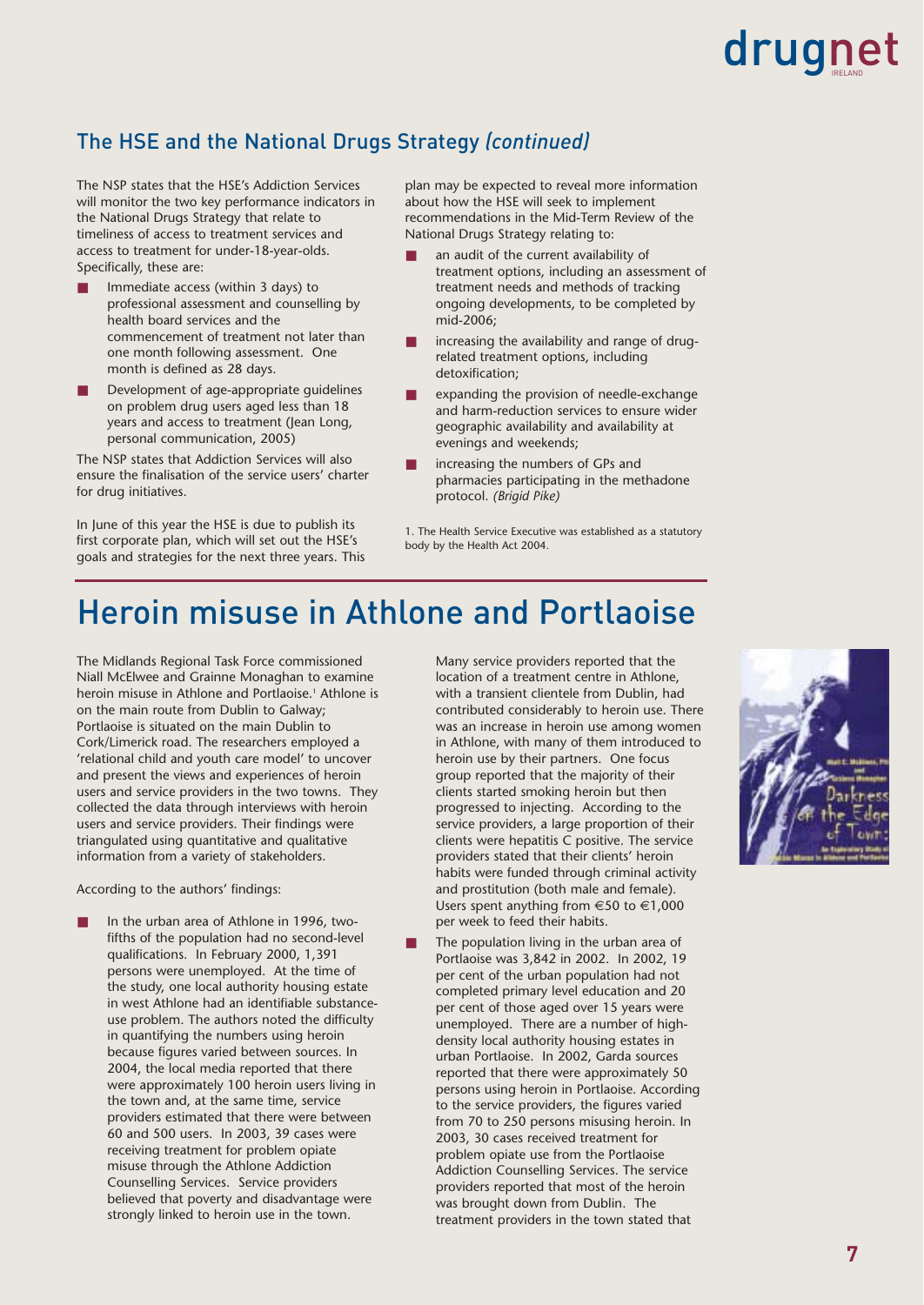

Many service providers reported that the location of a treatment centre in Athlone, with a transient clientele from Dublin, had contributed considerably to heroin use.

#### Heroin misuse in Athlone and Portlaoise *(continued)*

50 per cent of their clients were female and that very few heroin users injected. It was found that criminal activity to fund heroin was a recent phenomenon and, to date, prostitution was not a serious problem in Portlaoise. There was only one pharmacy dispensing methadone in Portlaoise at the time of the study and the lack of such pharmacies was seen as a critical issue.

Following focus groups and pilot interviews, a refined questionnaire was developed and data were collected between October and November 2004. In the two towns, the study participants were selected using personal contact, key informants, media appeals or a snowballing technique. Of the 143 questionnaires distributed, only 16 (11%) were returned to the researchers. According to the authors, the response rate was much lower than expected and many potential respondents failed to keep appointments for interviews.

The key survey findings were:

- Over half  $(8/15)$  of respondents were female.
- Ten of the 16 respondents were under 30 years old.
- Twelve of the 15 respondents lived in Athlone, while only two lived in Portlaoise.
- Only one of the 16 respondents was brought up in Dublin.
- Seven of the fourteen respondents left school before their sixteenth birthday.
- Four of the 16 respondents were currently employed.
- Of the 16 respondents, nine drank alcohol; seven drank for two or more successive days.
- Of the respondents who answered the question, six were currently using heroin, five were currently using other drugs, 15 had ever used cannabis, 14 had used heroin and 10 had used cocaine.
- lust over half of the respondents had used heroin by their 18th birthday;
- Of the 16 respondents, six injected heroin;
- The main reasons for taking heroin were to boost feelings of well-being and to overcome problems;
- Of the 16 respondents, nine said that they received treatment.

The majority of problem heroin use is concentrated in specific local authority areas. According to the authors, the Midland's addiction service requires a client-centred approach to treatment, needle exchange outlets, an inpatient detoxification unit, stabilisation facilities and rehabilitation interventions. There is a need for a dedicated addiction service response for those aged under18 who are misusing drugs. *(Jean Long and Fionnola Kelly)*

1. McElwee N and Monaghan G (2005) *Darkness on the edge of town: an exploratory study of heroin misuse in Athlone and Portlaoise.* Athlone Institute of Technology and Midlands Regional Drugs Task Force.

### Understanding substances and substance use: A handbook for teachers



On 15 December 2004 the Substance Misuse Prevention (Walk Tall) Programme of the Department of Education and Science hosted the launch of *Understanding substances and substance use: A handbook for teachers* by Minister Mary Hanafin TD. The handbook is intended as a resource for teachers delivering substance use education in the context of Social Personal and Health Education (SPHE) in both primary and post-primary schools.<sup>1</sup> It was developed and produced by the Walk Tall Programme in partnership with the Addiction Services and Health Promotion Department of the South Western Area Health Board.

The handbook includes material on defining substance terminology; theoretical stages of substance use and risk and protective factors surrounding substance use. In addition there is information on how substances can be ingested, their effects and their legal status. There is also material on developing drug education and drug policies in schools.

Section five of the handbook includes key insights into the Zinberg approach to understanding substance use, while section eight addresses the recent phenomenon of home drug testing. Both sections are treated to a more discursive approach below in an attempt to draw out some of the key points.

Section five highlights the 'epidemiological triangle of drug use' that describes the three factors that impact on all stages of drug use. This section is grounded in the theoretical proposition of Zinberg.2 According to Zinberg there are three key factors in play when drugs are being used; the make up and compound of the drug itself (drug), the psychology of the person taking the drug (set) and the social environment in which the drug is taken (setting). Reference to the framework provides for the removal of the temptation to demonise the properties of drugs as solitary effect producers, without considering the psychological condition and social context of the user. Such demonisation is not dissimilar to the 'scare tactics' approach to drug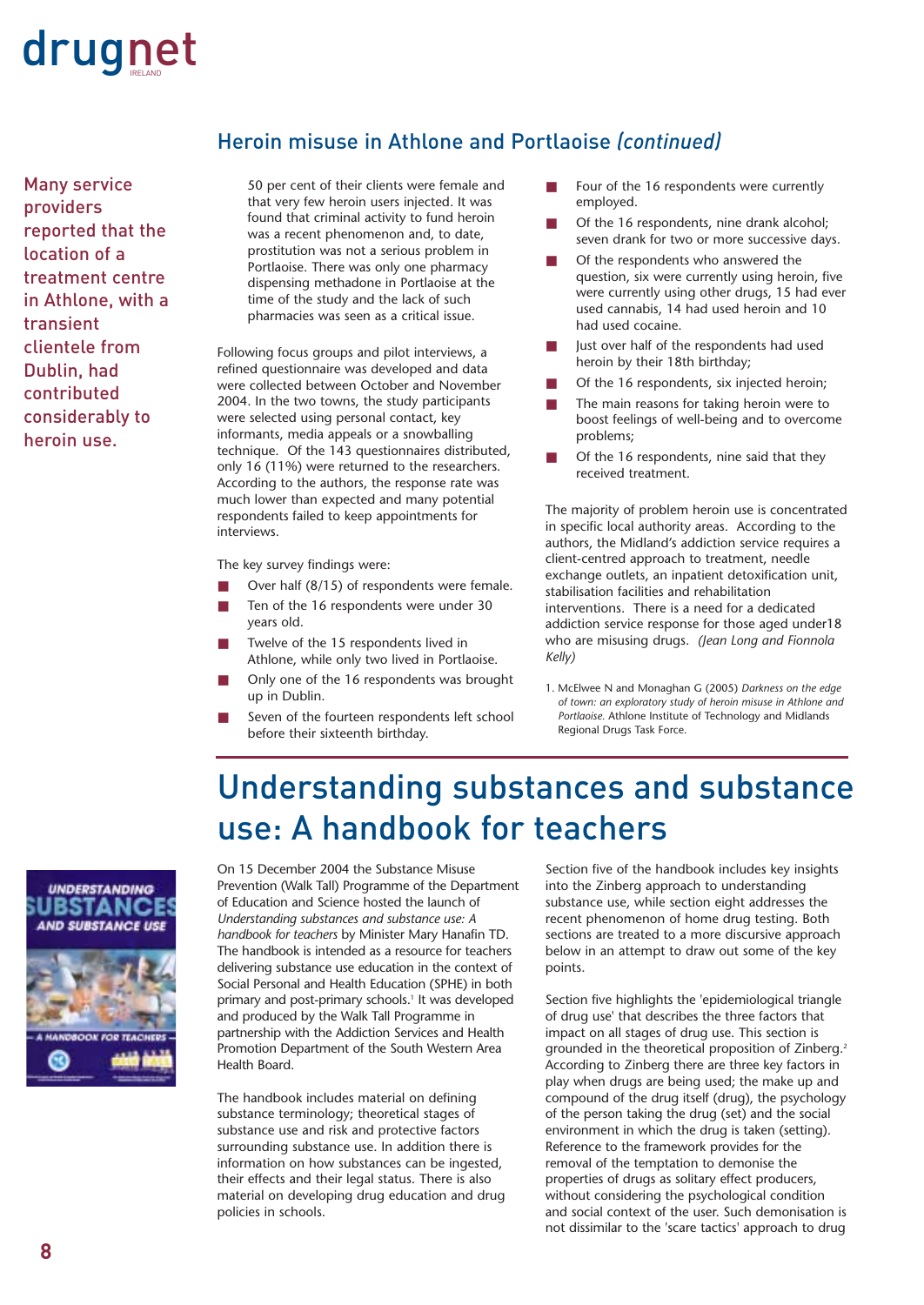#### Understanding substances and substance use *(continued)*

education that Morgan (2001) cautions against.<sup>3</sup> Both approaches are based on the premise that when ingested, often on the first occasion, the properties of certain drugs will result in irreversible experiences such as addiction or criminality. Overstating the probability of such experiences can result in the loss of credibility between students and teachers, particularly if students have experience of their peers using drugs without evidence of major consequences. The drug, set and setting framework can be useful for teachers in classroom discussion, particularly in secondary school drug education, as it allows teachers to address the issues without denying or demonising the effects that drugs can produce, but by understanding such effects through the interaction between us, the drug and our environment.

Section eight addresses the signs and symptoms of drug use and the issue of home drug testing. The section highlights the need for teachers and parents to be aware that signs and symptoms that may traditionally be linked to drug use, such as erratic mood swings, changes in appearance and loss of interest in school, are also normative aspects of the experience of adolescence. The inclusion of the issue of home drug testing is a welcome contribution to the debate on the merits or otherwise of using such tests. The section highlights a number of practical, ethical and legal issues that require consideration from schools or parents prior to the use of this form of drug testing, for example:

How will the test impact on the relationship between the young person and their parents or school in terms of trust?

- How will a urine sample (most common way of testing) be obtained? Any degree of coercion has quite serious legal implications for either the parents or the school in terms of the young person's rights.
- Are the results reliable? For example, unlike medical professionals who normally carry out such tests, schools and parents are unlikely to be appropriately trained to obtain the sample, carry out the test and interpret the results. In addition, false positives can result if the individual has been taking over-thecounter medicines containing codeine or opiate derivatives.

The handbook is a welcome contribution to the task of 'educating the educators' on drug-related information and can play a useful role in assisting schools to deliver quality drug education and develop and implement a drug policy as recommended in the National Drugs Strategy. *(Martin Keane)*

- 1. Keane R, Reaper-Reynolds S, Williams J and Wolfe E (2004) (Eds) *Understanding substances and substance use: a handbook for teachers.* Dublin: Addiction Services and Health Promotion Department, South Western Area Health Board and the Substance Misuse Prevention Programme, Department of the Education and Science.
- 2. Zinberg NE (1984) *Drug, set, and setting: the basis for controlled intoxicant use.* New Haven: Yale University Press.
- 3. Morgan M (2001) *Drug use prevention: overview of research.* Dublin: National Advisory Committee on Drugs.

To obtain copies of the handbook, contact Mary Johnson, National Co-ordinator of Walk Tall at 087 2839218. A copy is also available in the National Documentation Centre on Drug Use.

The inclusion of the issue of home drug testing is a welcome contribution to the debate on the merits or otherwise of using such tests. The section highlights a number of practical, ethical and legal issues that require consideration from schools or parents prior to the use of this form of drug testing…

### Prevalence of alcohol and drug use among the homeless population in Ireland

Lawless and Corr<sup>1</sup> at Merchants Quay Ireland assessed the nature, extent and experience of alcohol and drug use among people who were homeless in four cities in Ireland, namely: Cork, Dublin, Galway and Limerick. The report was prepared for the National Advisory Committee on Drugs and launched in April 2005. Homelessness was defined as living in a hostel or shelter, a bed and breakfast, or a squat, or living temporarily with family or relatives. In Cork, Galway and Limerick, the definition was extended to include transitional housing or long-term supported housing.

In Dublin, the sample was selected using a quota sampling based on gender, age and primary accommodation type, while in Cork, Galway and Limerick the quota sample was based on primary accommodation. The majority (247, 70%) of the sample was recruited in Dublin and the remainder (108, 30%) in the other three cities. The 355 participants were recruited from among those in contact with homeless services in the four cities. Drug treatment centres and needle exchange facilities were excluded from the list of services so as to avoid over-estimating the prevalence of drug use.

Between June and October 2003, nine field workers interviewed the participants using a semistructured questionnaire, which:

Elicited information regarding basic identifiers, personal characteristics, accommodation types, experiences of homelessness, income, health, alcohol and drug use, risk behaviours, contact with services and current needs;

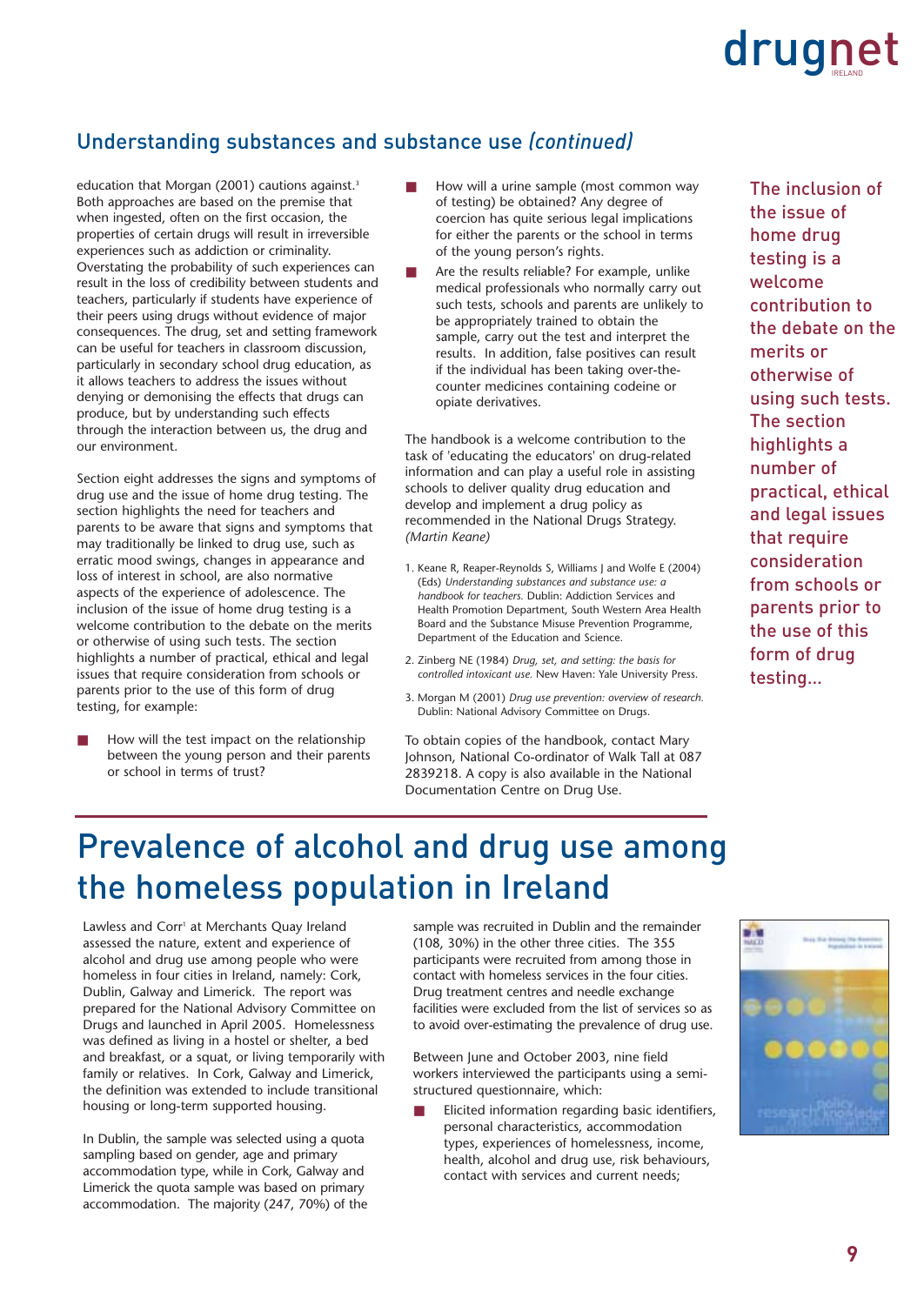Of note, 19 per cent of respondents reported that drug use was the main reason for their becoming homeless, while 13 per cent reported that alcohol was the main reason.

Of the 355 participants, 74 per cent reported illicit drug use at some point in their life, 64 per cent reported illicit drug use in the year preceding the study and 52 per cent had reported illicit drug use in the month preceding the study.

#### Alcohol and drug use among the homeless population *(continued)*

- Measured problem alcohol use using a validated tool known as the Alcohol Use Disorders Identification Test Screening Instrument (AUDIT);
- Assessed drug use through three approaches, which included:
	- European Monitoring Committees Drug and Drug Addiction (EMCDDA) standard questions on lifetime, recent and current use of various drug classifications;
	- A 10-point version of the Drug Abuse Screening Test to identify problematic drug use;
	- Severity of Dependence Scale to measure the degree of dependence on a variety of drugs.

Each person interviewed was allocated a unique identifier (initials, gender and date of birth) and these identifiers were shared between the fieldworkers so as to avoid respondents participating more than once.

This article presents the prevalence of alcohol and drug use among the homeless. The main findings are as follows:

- Of the 355 participants:
	- 101 (28%) were less than 24 years old, while 161 (35%) were more than 34 years old;
	- 244 (69%) were male.
- Of the 352 participants for whom location and type of accommodation were known:
	- Half (176) were living in a hostel, just under one-fifth (69) were staying in bed and breakfast accommodation, 56 (16%) were sleeping rough and the remaining 15 were staying in other accommodation;
	- 245 (70%) lived in Dublin while 36 (10%) lived in each of the other cities, Cork, Galway and Limerick;
- Of note, 19 per cent of respondents reported that drug use was the main reason for their becoming homeless, while 13 per cent reported that alcohol was the main reason;
- Of the 352 for whom frequency of alcohol use was known, 105 (30%) were not drinking alcohol at the time of the survey, while 83 (23%) consumed alcohol on four or more days per week;
- 247 participants reported alcohol use at the time of the survey and were screened for problem alcohol use, 73 per cent had an alcohol problem and 49 per cent of these had a high-level alcohol problem.
- Of the 355 participants,
	- 74 per cent reported illicit drug use at some point in their life, 64 per cent reported illicit drug use in the year preceding the study and 52 per cent had reported illicit drug use in the month preceding the study (Table 1);
	- Gender was not associated with current drug use;
	- A lower proportion of hostel dwellers (43%) reported current drug use than did those sleeping rough (73%) or staying in bed and breakfast accommodation (67%);
	- A higher proportion of homeless livina in Dublin were current drug users than the proportions living in each of the other cities;
	- Cannabis was the most common illicit drug used, with 69 per cent using it at some point in their life, followed by heroin (42%), ecstasy (42%), cocaine powder (41%), amphetamines (35%), hallucinogens (28%), crack cocaine (19%) and solvents (16%);
	- Cannabis was the most common (43%) illicit drug used in the last month, followed by heroin (22%), cocaine powder (17%), ecstasy (12%), crack cocaine (3%) amphetamines (2%), hallucinogens (1%), and solvents (1%);
	- 45 per cent were using more than one drug at the time of the study and this represents 72 per cent of current drug users;
- Using the DAST screening instrument, 36 per cent of the 355 participants were classified as problem drug users and 65 per cent of the 183 current drug users were problem drug users;
- Using the Severity of Dependence Scale, 43 per cent of the scores of the 183 current drug users indicated a high level of psychological dependence.

| Table 1 Prevalence of illicit drug* use in the homeless population in Ireland in 2003 |                    |                     |                         |               |             |
|---------------------------------------------------------------------------------------|--------------------|---------------------|-------------------------|---------------|-------------|
|                                                                                       | <b>Total (355)</b> | <b>Dublin (245)</b> | Cork $(36)$<br>Per cent | Limerick (36) | Galway (36) |
| Lifetime use                                                                          | 74                 | 80                  | 72                      | 42            | 64          |
| Recent use                                                                            | 64                 | 72                  | 53                      | 28            | 50          |
| <b>Current use</b>                                                                    | 52                 | 59                  | 42                      | 25            | 36          |

\*Illicit drugs are cannabis, ecstasy, amphetamines, cocaine powder, crack cocaine, heroin, hallucinogens and solvents.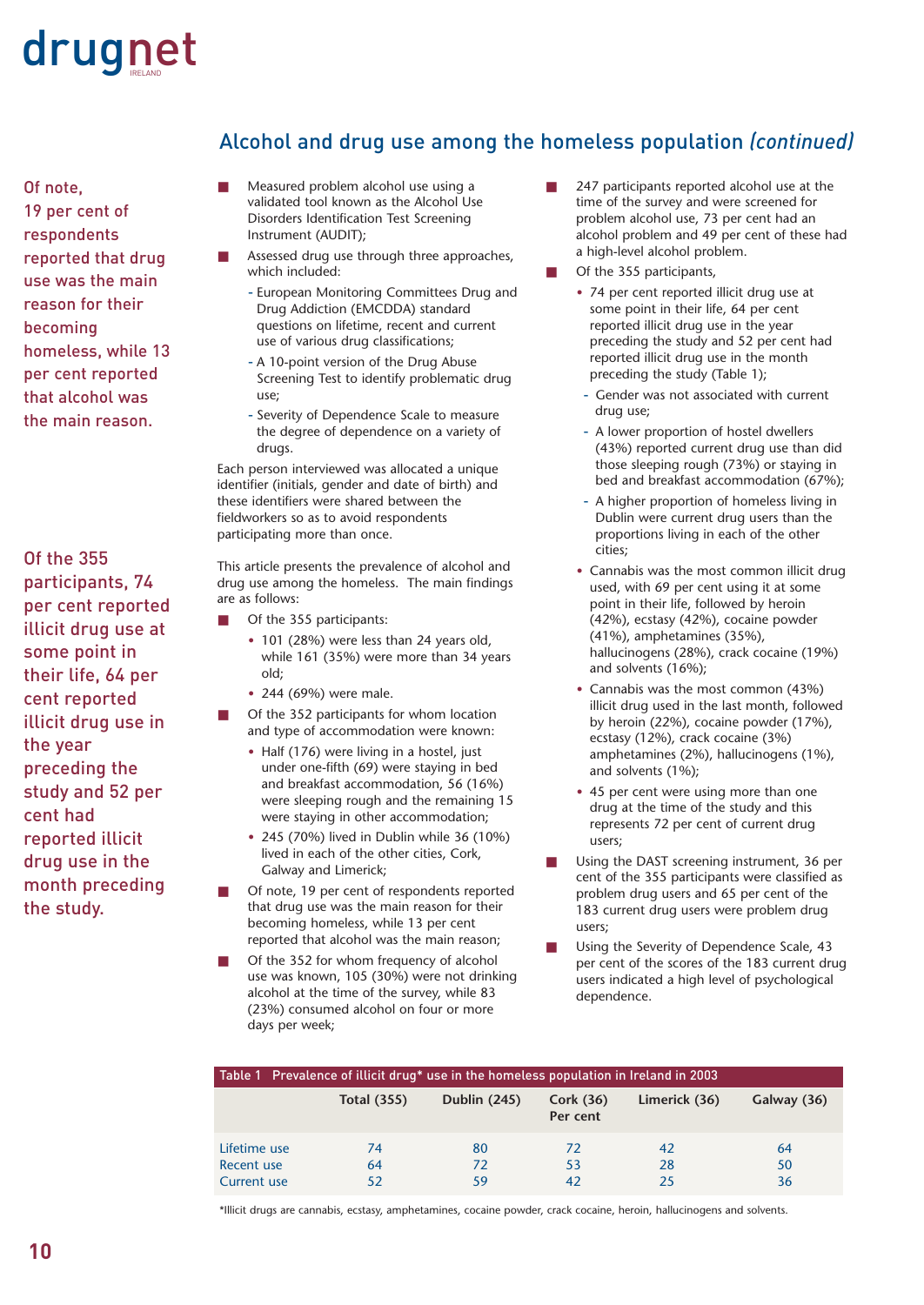#### Alcohol and drug use among the homeless population *(continued)*

As expected, drug use is much more common among the homeless population than among the general population.<sup>1,2</sup> The profile of drug use reported by the homeless population in 2003 is similar to that reported by the prison population in 1999,<sup>3</sup> indicating the high-risk substance use among these two populations and, possibly, considerable overlap between the prison and the homeless population. *(Jean Long)*

- 1. Lawless M and Corr C (2005) *Drug use among the homeless in Ireland.* Dublin: Stationery Office.
- 2. National Adivsory Committee on Drugs and Drug and Alcohol Information and Research Unit (2003) *Drug use in Ireland and Northern Ireland. Bulletin 1. First results from the 2002/2003 drug prevalence study*. Dublin: National Advisory Committee on Drugs.
- 3. Centre for Health Promotion Studies, National University of Ireland, Galway (2000) *General health care study of the Irish prison population.* Dublin: Stationery Office.

### Prison needle exchange

#### **Lessons from a comprehensive review of international evidence and experience**

On 18 November 2004, Merchants Quay Ireland and the Penal Reform Trust launched a report that examined the issue of prison needle exchange based upon the international experience up to 31 March 2004.<sup>1</sup>

The authors completed a literature review, visited prisons in four countries, and corresponded with people responsible for administering prison needle exchange programmes. The report provides a comprehensive review of the evidentiary and legal basis for prison needle exchange programmes.

The need for an effective response to the issues of HIV, hepatitis C, and injection drug use in prisons is a significant international concern. In many countries, including Ireland, rates of HIV and hepatitis C infection in prison populations are much higher than those in the general population. In many countries, the epidemics of HIV and hepatitis C in prisons are linked to injection drug use and to unsafe injection practices.

Needle exchange programmes have proven to be an effective harm-reduction measure that reduces needle sharing, and therefore the risk of HIV and hepatitis C transmission, among people who inject drugs. As a result, many countries have implemented these programmes within community settings to enable people who inject drugs to minimise their risk of contracting or transmitting HIV and hepatitis C through needle sharing.

Despite the success of these programmes in the community, only six countries (Switzerland, Germany, Spain, Moldova, Kyrgyzstan, and Belarus) have extended needle exchange programmes into prisons. Other countries, including Kazakhstan, Tajikistan, and Ukraine may follow in the near future.

Needle exchange programmes have been implemented in some of these prisons since 1992, in each case in response to significant evidence of the risk of HIV transmission within the institutions through the sharing of injecting equipment.

Needle exchanges in prisons were typically implemented on a pilot basis, and later expanded based on the experience during the pilot phase. Several different methods of syringe distribution are employed, including:

- Automatic dispensing machines;
- Hand to-hand distribution by prison physicians or healthcare staff or by external community health workers;
- Programmes using prisoners trained as peer outreach workers.

The experience and evidence from the six countries where prison needle exchange programmes exist demonstrate that such programmes:

- Do not endanger staff or prisoner safety and, in fact, make prisons safer places to live and work;
- Do not increase drug consumption or injecting;
- Reduce risk behaviour and disease (including HIV and hepatitis C) transmission;
- Have other positive outcomes for the health of prisoners;
- Have been effective in a wide range of prisons;
- Have successfully employed different methods of needle distribution to meet the needs of staff and prisoners in a range of prisons.

According to Rick Lines, one of the authors, the goal of this report is to encourage prison systems with HIV and hepatitis C epidemics driven by injection drug use to implement needle exchange programmes. He cautions that the failure to provide prisoners with access to essential HIV and hepatitis C prevention measures is a violation of their right to health in international law. At the launch of the report, he also highlighted that failure to continue needle exchange in prison reduces the effectiveness of needle exchange in the community. *(Jean Long)*

1. Lines R, Jurgens J, Betteridge G, Stover H, Laticevschi D, Nelles J (2004) *Prison needle exchange: lessons from a comprehensive review of international evidence and experience.* Montréal: Canadian HIV/AIDS Legal Network.

This report is available on the website of the Canadian HIV/AIDS Legal Network at www.aidslaw.ca/Maincontent/issues/prisons.htm, or can be ordered from the Canadian HIV/AIDS Information Centre; Tel + 1 613 725-3434; Fax +1 613 725-1205; Email: aidssida@cpha.ca.

The need for an effective response to the issues of HIV, hepatitis C, and injection drug use in prisons is a significant international concern.

Needle exchange programmes have proven to be an effective harm-reduction measure that reduces needle sharing, and therefore the risk of HIV and hepatitis C transmission, among people who inject drugs.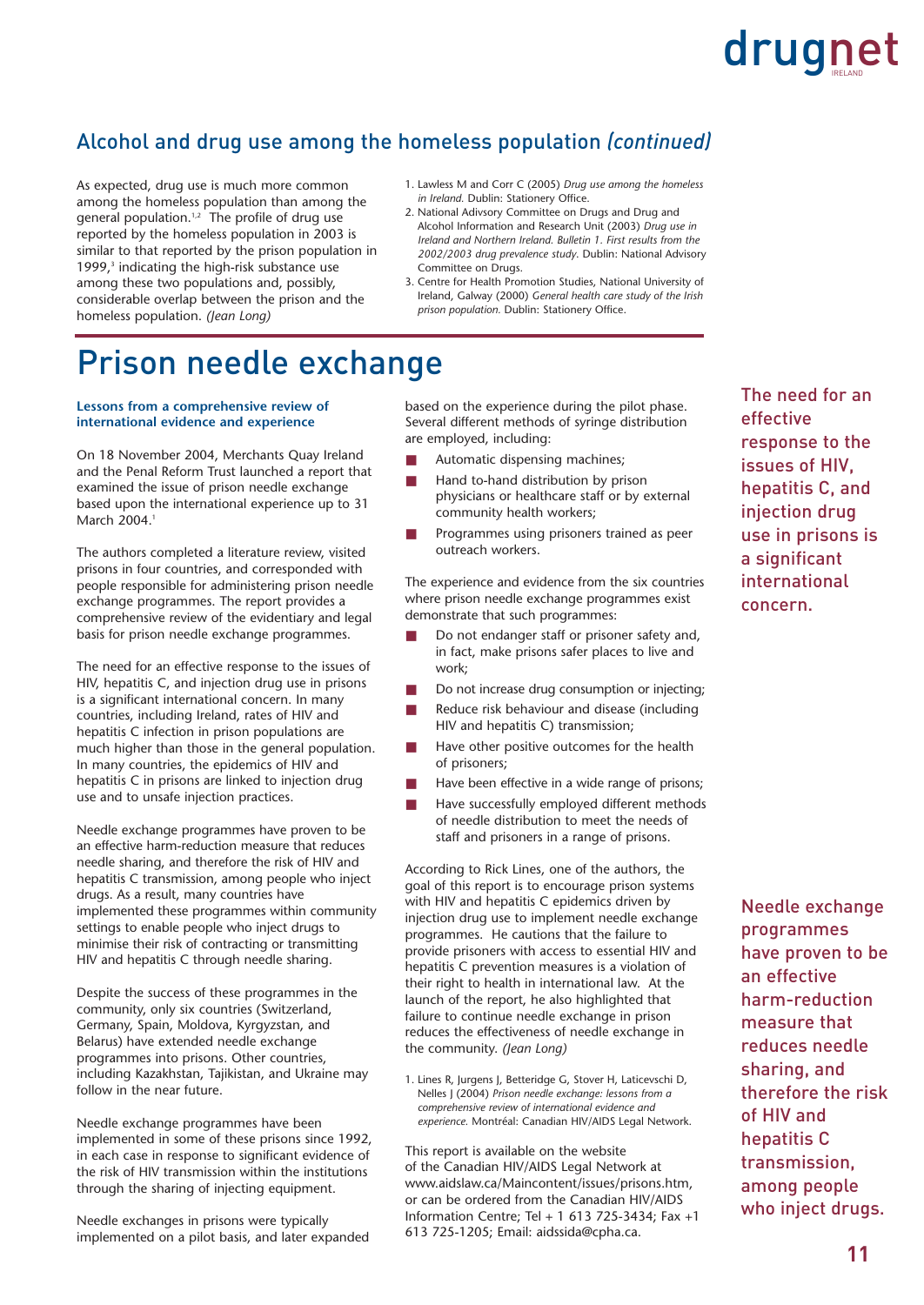## Minister addresses Joint Oireachtas Committee on Community Policing

Minister of State Noel Ahern TD, in a submission to the Joint Oireachtas Committee on Justice, Equality, Defence and Women's Rights, outlined his intention to extend the Community Policing Forum model, developed in a number of Local Drugs Task Force areas, to all remaining LDTF areas and to other areas of high drug misuse throughout the country.

The Joint Committee was conducting a review of community policing in Ireland in light of proposals contained in chapter four of the Garda Síochána Bill 2004 to establish new local policing structures.

Over the last few years we have seen the development of a number of community policing fora throughout Dublin. These have grown largely out of community demands for improved policing in the context of the drugs crisis in many parts of the city. With the establishment of local drugs task forces, many of these fora have been established on a more formalised basis. The National Drugs Strategy 2000–2008 highlights the importance of community policing fora to the development of local drugs task forces. Action 11 aims 'to extend the Community Policing Fora initiative to all LDTF areas, if the evaluation of the pilot proves positive.'1

In light of the positive evaluation of the north east inner city model,<sup>2</sup> and following submissions received during the mid-term review of the National Drugs Strategy, Minister Ahern, who has responsibility for the Strategy, informed the committee:

…the community policing fora currently operate in three local drugs task force areas in Dublin – the north inner city, Cabra, and the south inner city. While slightly different approaches have been taken in the different areas, the model preferred by contributors to the midterm review, particularly community groups, is the one that operates in the north inner city. This model involves the appointment of a civilian community co-ordinator who liaises between the Garda and the local community. There is a management committee, involving senior officials from the Garda and Dublin City Council and community representatives.

The Joint Committee also received submissions from representatives of the community policing fora in Cabra, Blanchardstown,<sup>3</sup> the north east inner city and Rialto.

A report from Cabra presented to the Joint Committee detailed an intensive programme of local resident meetings and consultations with other stakeholders, organised in preparation for the establishment of a local community policing and estate management forum. The report also makes a number of recommendations to advance such a process, including: proposed terms of reference, aims and objectives, a schedule of meetings, and proposed membership of the forum.<sup>4</sup> Representatives of the Rialto Community Network referred to the Rialto Community Policing Forum, which has been suspended due to the absence of resources.

Among the concerns raised by local drugs task forces before the Committee were representation of the community and voluntary sector on the proposed Joint Policing Committees and the status of the existing policing fora. With regard to the latter, concerns were expressed about a provision in the Bill which necessitates the Garda Commissioner's consent for the establishment of local fora.<sup>5</sup> The Minister for Justice, Michael McDowell TD, explained the rationale behind this aspect of the Bill:

The reason for the precondition of the Commissioner's consent is fora will have to be serviced. There is no point in having an unserviced forum. I do not want a scenario where attendance at fora becomes so onerous that when the Commissioner has his officers out from behind their desks, they spend their evenings debating local policing conditions all the time. He must have control.

However, Fergus McCabe, speaking in his capacity as a member of the Management Board of the North Inner City Community Policing Forum, stated his opposition to the provision:

It is wrong that the Garda Síochána has a veto. In terms of the partnership approach, one of the good things about the north inner city has been the level of trust which has developed. Informing and consulting the community does not take away from the operational autonomy of Dublin City Council and the Garda, both of which still have statutory and legal responsibility for whatever they do. There is absolutely no need for that type of veto approach that is inimical to the partnership system.

In relation to the membership of Joint Policing Committees, the Oireachtas Committee recommended: 'That a transparent procedure should be put in place to facilitate the involvement of Community and Voluntary representatives' and, with regard to the local policing fora, 'The decision to establish local fora should be made by the Joint Policing Committee in consultation with the relevant Chief Superintendent.' *(Johnny Connolly)*

- 1. Department of Community, Rural and Gaeltacht Affairs (2001) *National Drugs Strategy 2001–2008.* Dublin: Stationery Office.
- 2. *Drugnet Ireland* Issue 8, June 2003.
- 3. *Drugnet Ireland* Issue 13, Spring 2005. See also Connolly J (2004) *Developing integrated policing – towards the Blanchardstown Community Policing Forum.* Dublin: Blanchardstown Drugs Task Force.
- 4. Cabra Community Policing Forum (2004) *Report 2003–2004.* Dublin: Finglas/Cabra Local Drugs Task Force.
- 5. As per s32 (2) (d), the Joint Policing Committee can 'with the Garda Commissioner's consent, establish, as the committee considers necessary within specific neighbourhoods of the area, local policing fora to discuss and make recommendations to the committee concerning the matters referred to in paragraph (a) as they affect their neighbourhoods.'

The report and recommendations of the Joint Committee are available on the Oireachtas website at www.oireachtas.ie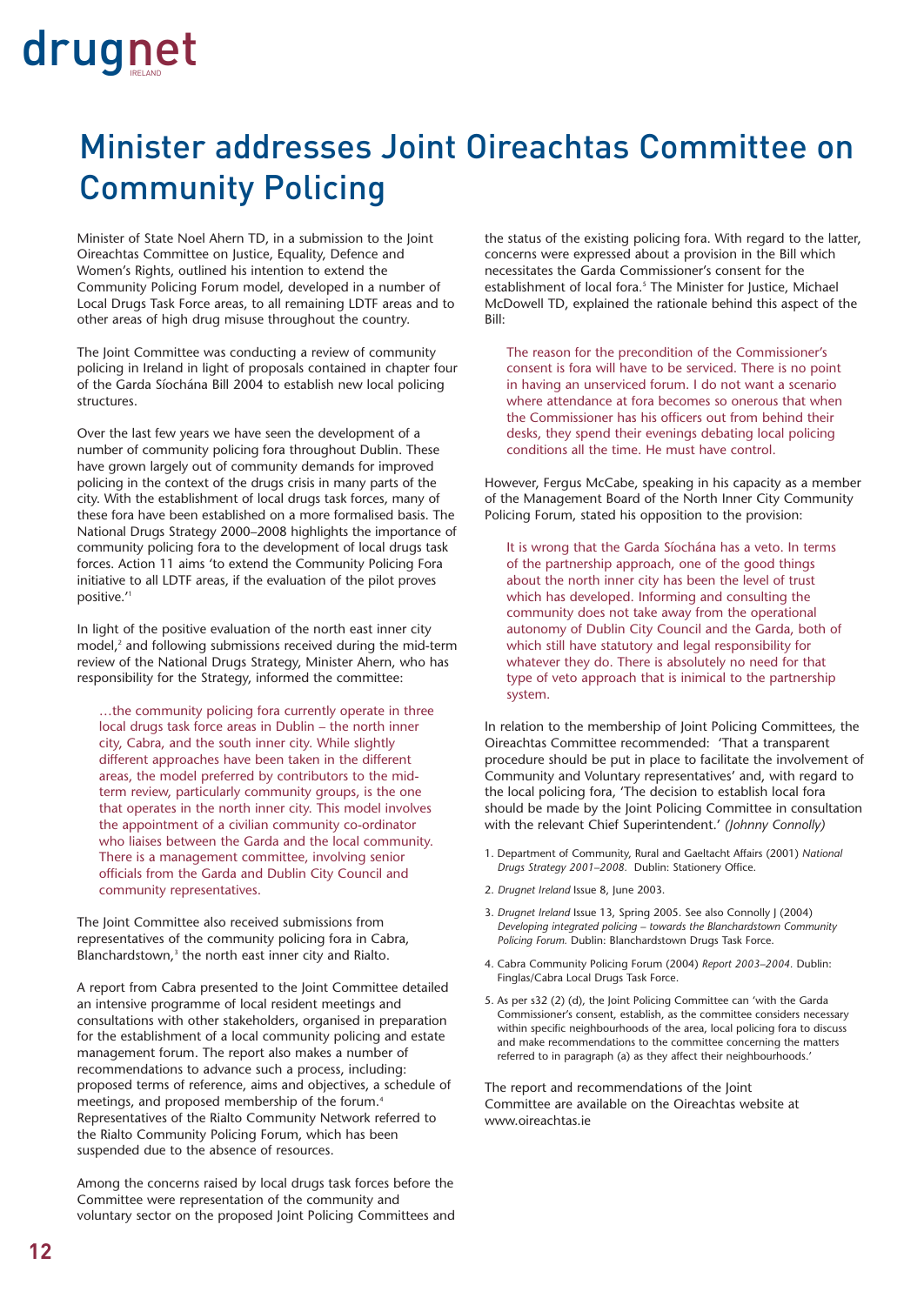### Arrest referral in the north inner city

The main aim of arrest referral schemes is to provide information to arrestees about appropriate services and to facilitate referral to treatment at the primary points of entry into the criminal justice system, usually the police station. Arrest referral is an early intervention aimed at people who have been arrested and whose offence may be linked to drug use. Such policies are premised on the idea that treatment will lead to a reduction or cessation of illicit drug use and will thus reduce or negate further drug-related offending by the drug user. UK research suggest that for every Stg£1 spent on treatment, Stg£3 is saved on the cost of law enforcement.



**From left: Mel MacGiobúin (North Inner City Drugs Task Force Coordinator), Michael Feehan (Chief Superintendent, Dublin North Central Division), Noel Ahern TD (Minister of State with responsibility for National Drugs Strategy), Al McHugh (Assistant Commissioner, Dublin Metropolitan Region).**

Juvenile arrest referral schemes are consistent with the principles outlined in the Children Act, 2001, which emphasises prevention and the diversion of young offenders from prosecution. Action 13 of the National Drugs Strategy 2001–2008 obliges An Garda Síochána 'To monitor the efficacy of the existing arrest referral schemes and expand them, as appropriate'. Action 19 promotes such early intervention approaches to problem drug use: 'Incidences of early use of alcohol or drugs by young people coming to Garda attention to be followed up by the Community Police and/or the health and social services, in order that problem drug misuse may be diagnosed/halted early on through appropriate early intervention'.<sup>1</sup>

A summary report published by the North Inner City Drugs Task Force and funded by the Department of Justice, Equality and Law Reform on a pilot arrest referral scheme in Dublin's north inner city was launched in April by Noel Ahern TD,

Minister of State with responsibility for the National Drugs Strategy.2

The report considers best practice approaches in the UK, where significant progress has been achieved in introducing arrest referral schemes. As part of the UK's Drugs Intervention Programme, Stg£20million has been made available to fund arrest referral programmes. All police forces in England and Wales operate proactive arrest referral schemes. The report also considers an arrest referral scheme in operation at Gransha Hospital in Derry, the Derry Arrest Referral Team (DART) Alcohol/Drugs Service, and outlines three different arrest referral intervention models. The *informationgiving model* provides information such as leaflets on treatment, but there is no advice, counselling or follow-up; the *incentive or coercive model* involves cautioning an arrestee to seek advice from a drugs worker or postponing a cautioning decision pending attendance by the arrestee at a drug service; and the *proactive model* involves specialist arrest referral workers based in the police stations or on call. These workers proactively contact and assess drug-using arrestees and refer them to treatment as appropriate. Approximately 400 arrest referral workers are employed through these schemes in the UK.

The north inner city pilot scheme involves cooperation between the outreach services of the Health Service Executive Northern Area, An Garda Síochána North Central Division and the local drugs task force. Participation in the scheme is completely voluntary for arrestees and does not interfere with the normal processing of the criminal justice system. The initial take-up of the scheme has been low. The report provides data for juveniles arrested in the North Central Division stations of Store Street, Mountjoy, Bridewell and Fitzgibbon Street between May and September 2003. Of the 214 arrestees, 167 were male. Only 14 (6.5%) of these arrests were made under the Misuse of Drugs Act (MDA) 1977.

The take-up rate for the scheme is reported as 'quite low' with only a small number of individuals referred to the health services. The report acknowledges that many young arrestees will not see their drug use as problematic but rather as 'dabbling' or 'recreational' and will therefore not seek help. Also, the low number of MDA-related arrests leads the authors to question whether the scheme should be broadened to all juvenile arrestees, 'regardless of their offence within appropriate qualifications'.2

Arrest referral is an early intervention aimed at people who have been arrested and whose offence may be linked to drug use.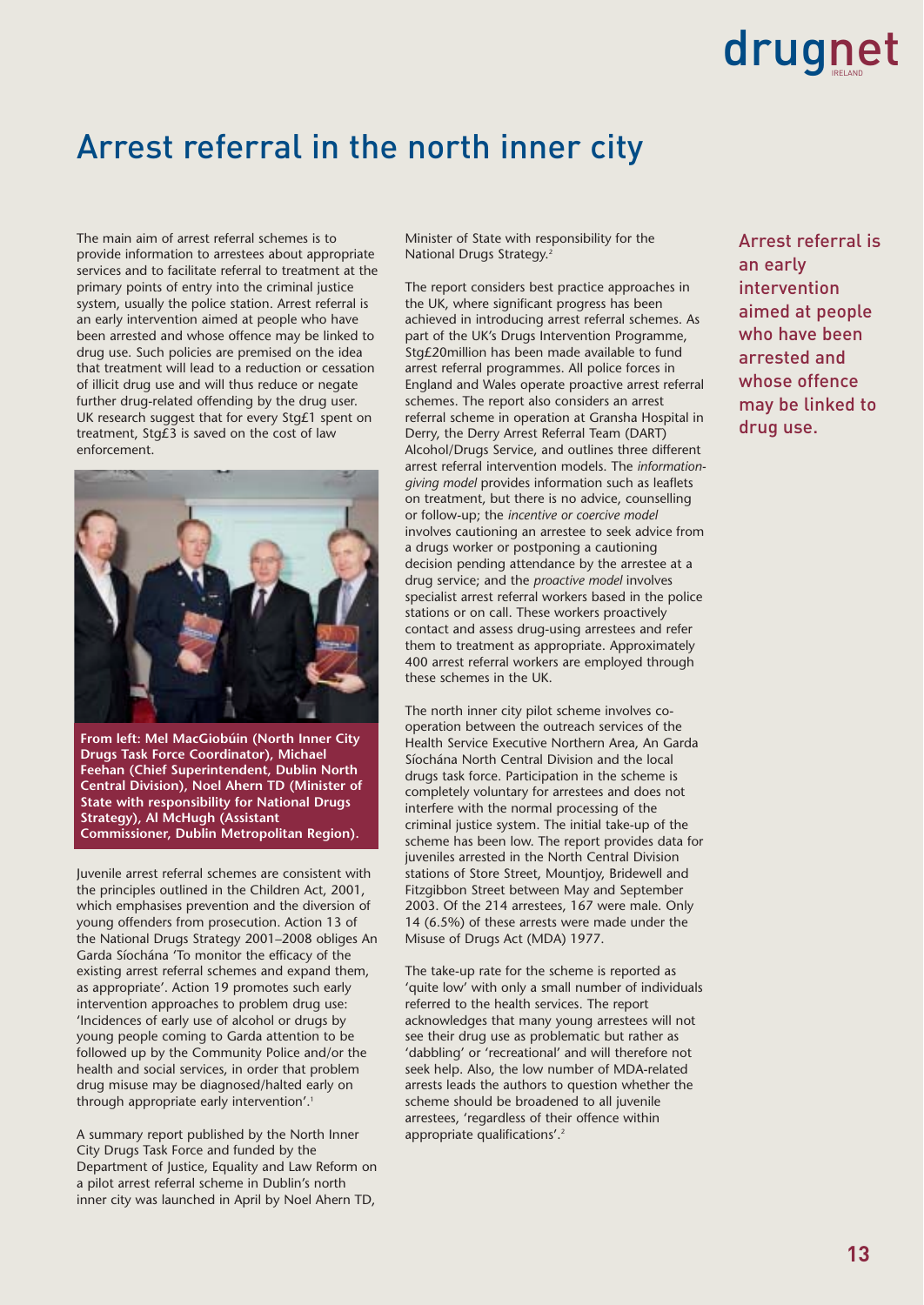

The report acknowledges that many young arrestees will not see their drug use as problematic but rather as 'dabbling' or 'recreational' and will therefore not seek help.

#### Arrest referral in the north inner city *(continued)*

| Table 1 The number (%) of cases reported to the National Drug Treatment Reporting System who were<br>referred by police, probation or court |                  |                  |                  |                  |                  |
|---------------------------------------------------------------------------------------------------------------------------------------------|------------------|------------------|------------------|------------------|------------------|
|                                                                                                                                             | 1998             | 1999             | <b>2000</b>      | 2001             | 2002             |
| Police, probation, court<br>Total cases <sup>1</sup>                                                                                        | 518(8.8)<br>5862 | 427(7.1)<br>5993 | 439(6.5)<br>6754 | 480(6.4)<br>7532 | 598(7.4)<br>8116 |

1 Cases in which the referral source was recorded.

Source: Unpublished data from the National Drug Treatment Reporting System, Health Research Board

The low take-up rate of the scheme is consistent with data provided by the National Drug Treatment Reporting System. Table 1 shows the number and percentage of cases reported to the National Drug Treatment Reporting System by court, probation or police. As can be seen, the proportion of cases referred from these criminal justice agencies is low and has remained relatively unchanged between 1998 and 2002. The low take-up rate in the Dublin scheme is consistent with findings from other such schemes in their early stages. Referrals in the Derry scheme increased from 85 in 2001 to 249 in 2003. Similarly, as the pilot becomes increasingly established in the north inner city, the gardaí report that the number of referrals is also growing.

The primary recommendation of the report is that the pilot phase of the scheme should be extended, with additional resources in terms of staff, programme development and monitoring. *(Johnny Connolly)*

- 1. Department of Tourism, Sport and Recreation (2001) *Building on experience: National Drugs Strategy 2001–2008.* Dublin: Stationery Office.
- 2. North Inner City Drugs Task Force (2005) *Changing track: a study informing a juvenile arrest referral pilot in the North Inner City.* Dublin: North Inner City Drugs Task Force.

Copies of the summary report can be obtained from the North Inner City Drugs Task Force at nicdtf@iol.ie or from the National Documentation Centre on Drug Use at www.hrb.ie/ndc

### Community groups carry out research on local drug issues



In the last issue of *Drugnet Ireland* we covered two of the four published reports from the Community/Voluntary Sector Research Grant Scheme operated by the National Advisory Committee on Drugs. This grant supported research aimed to:

- promote a better understanding of drugrelated issues in communities
- boost the research capacity of the community/voluntary sector and consequently, their capacity to influence policy and the planning of services
- facilitate liaison between community/voluntary organisations, service planners and service providers to optimise the development of needs based policies and services

In this issue we cover the remaining two reports, namely

- **Ballymun Youth Action Project:** Benzodiazepines – whose little helper? The role of benzodiazepines in the development of substance misuse problems in Ballymun
- **Merchants Quay Ireland:** Drug use among new communities in Ireland. An exploratory study

#### Benzodiazepines – whose little helper?

The Ballymun Youth Action Project explored the use and misuse of benzodiazepines in Ballymun between 2003 and 2004 using a combination of qualitative and quantitative techniques.<sup>1</sup>

The study employed three methods:

- Focus groups
- Interviews with key informants
- Retrospective survey of dispensing practices.

A combination of community workers and the research team moderated and analysed the findings of a number of focus groups comprising:

- Adults prescribed benzodiazepines;
- Problem drug users who may or may not use benzodiazepines;
- Treated problem drug users who no longer used benzodiazepines;
- Young drug users who may or may not use benzodiazepines;
- Members of the community and voluntary organisations that address the consequences of benzodiazepine use.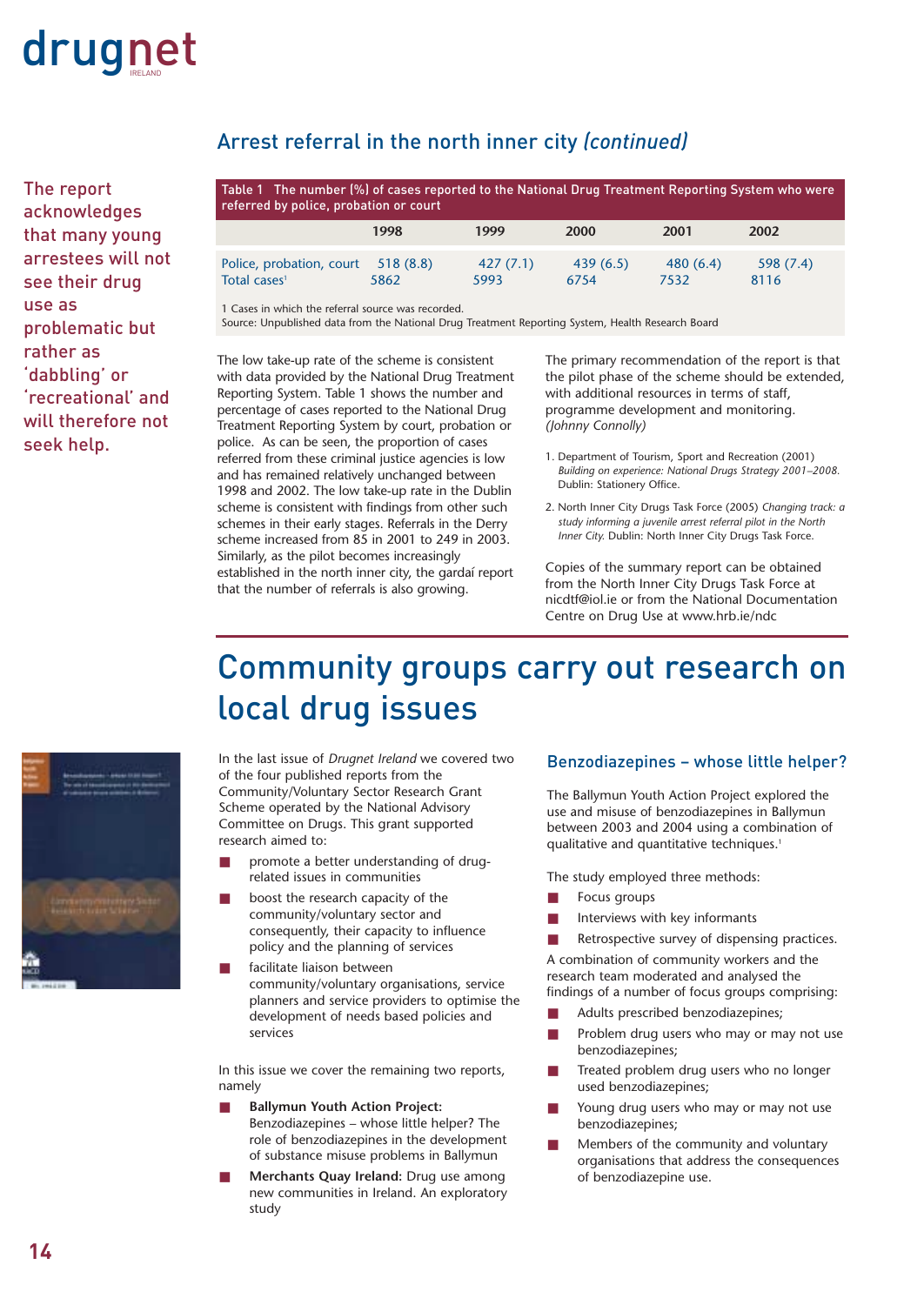#### Community groups carry out research *(continued)*

The main findings from the focus groups and two key interviews were:

- The majority of participants first observed benzodiazepine use in their homes.
- Benzodiazepine use occurs among all age groups, from the young to the elderly.
- More women than men use benzodiazepines.
- Reasons for therapeutic use of benzodiazepines were: to treat anxiety and depression, to help sleep, and to assist people to cope with a variety of situations, including bereavement.
- The reasons for non-therapeutic use were: to get a desired chemical effect, to enhance the effect of some drugs (such as heroin) and to reduce the effects of stimulants (such as ecstasy and cocaine).
- Benzodiazepines were commonly used in combination with other drugs.
- Prescribing practices of doctors contribute to the problem as many people had been receiving scripts for years.
- Large supplies of illicit benzodiazepines were available for purchase in the area, of which the majority were acquired from repeat prescriptions.
- Another source of benzodiazepines was bartering or sharing between residents.
- Benzodiazepine prescribing was linked to methadone maintenance treatment.
- The process of benzodiazepine detoxification was difficult and its success rate was very low.
- There was a lack of factual information about the long-term effects of benzodiazepines.
- The problems associated with benzodiazepine use were dependence, impaired mental functioning, negative effects when consumed with alcohol and extreme actions that were opposite to the desired effect.

The following are the findings from a retrospective survey of dispensing patterns in a limited number of community pharmacies in Ballymun over four separate one-week periods between December 2000 and July 2002:

- There were 751 instances of tablet dispensing included in the study.
- Almost 90 per cent of the prescriptions were issued under the General Medical Services scheme.
- Over 40 doctors prescribed benzodiazepines during the study period, but 77 per cent of the prescriptions were written by four doctors.
- Just under 63 per cent of the prescriptions examined were for diazepam and almost 23 per cent were for flurazepam.
- Almost 66 per cent of the prescriptions were dispensed to women.
- The type of benzodiazepine prescribed was associated with gender. A higher proportion of men received flurazepam than women,

while the opposite was the case with temazepam.

Almost two-fifths of the population were first dispensed benzodiazepines over five years ago.

A key informant interviewed a number of medical practitioners (either face-to-face or by phone) to explore medical perspectives of benzodiazepines and the findings reveal that:

- Addressing benzodiazepine misuse must be considered in the context of the social and economic environment and a medical approach on its own will not address the problem.
- There are different medical approaches to managing benzodiazepine use. These are: abstinence, a short-term prescription followed by detoxification and long-term maintenance.
- The review of repeat prescribing is hampered by the immediate requirements of the local population, the potential workload, and the possible dangers associated with detoxification.
- In instances of shared care between two medical practitioners, clients may conceal the fact that they have received benzodiazepine prescriptions from the other practitioner.
- Clients may present alcohol dependence as anxiety or depression to the medical practitioner so as to obtain a benzodiazepine prescription.

In conclusion, the authors recommend that the root social and economic causes must be addressed. The management of benzodiazepine dependence requires a multi-faceted approach including psychological and social services rather than an approach directed by doctors only. *(Jean Long and Ena Lynn)*

1. Ballymun Youth Action Project (2004) *Benzodiazepines – whose little helper? The role of benzodiazepines in the development of substance misuse problems in Ballymun.* Dublin: National Advisory Committee on Drugs.

#### Drug use among new communities in Ireland: an exploratory study

This research was carried out by Merchants Quay Ireland (MQI) and aimed to develop an in-depth understanding of problematic drug use among new communities in Ireland.<sup>1</sup>

#### **Data collection methods**

Three members from new communities (a Russian, a Romanian and a Nigerian) were recruited and trained in ethnographic fieldwork techniques. The recruits then carried out 280 hours of fieldwork, which included observing drug users in their own social setting and recording informal discussions with drug users and key informants in a daily diary. Fieldwork included semi-structured in-depth interviews with 10 individuals from new communities who identified themselves as

Among the study findings: large supplies of illicit benzodiazepines were available for purchase in the area, of which the majority were acquired from repeat prescriptions.

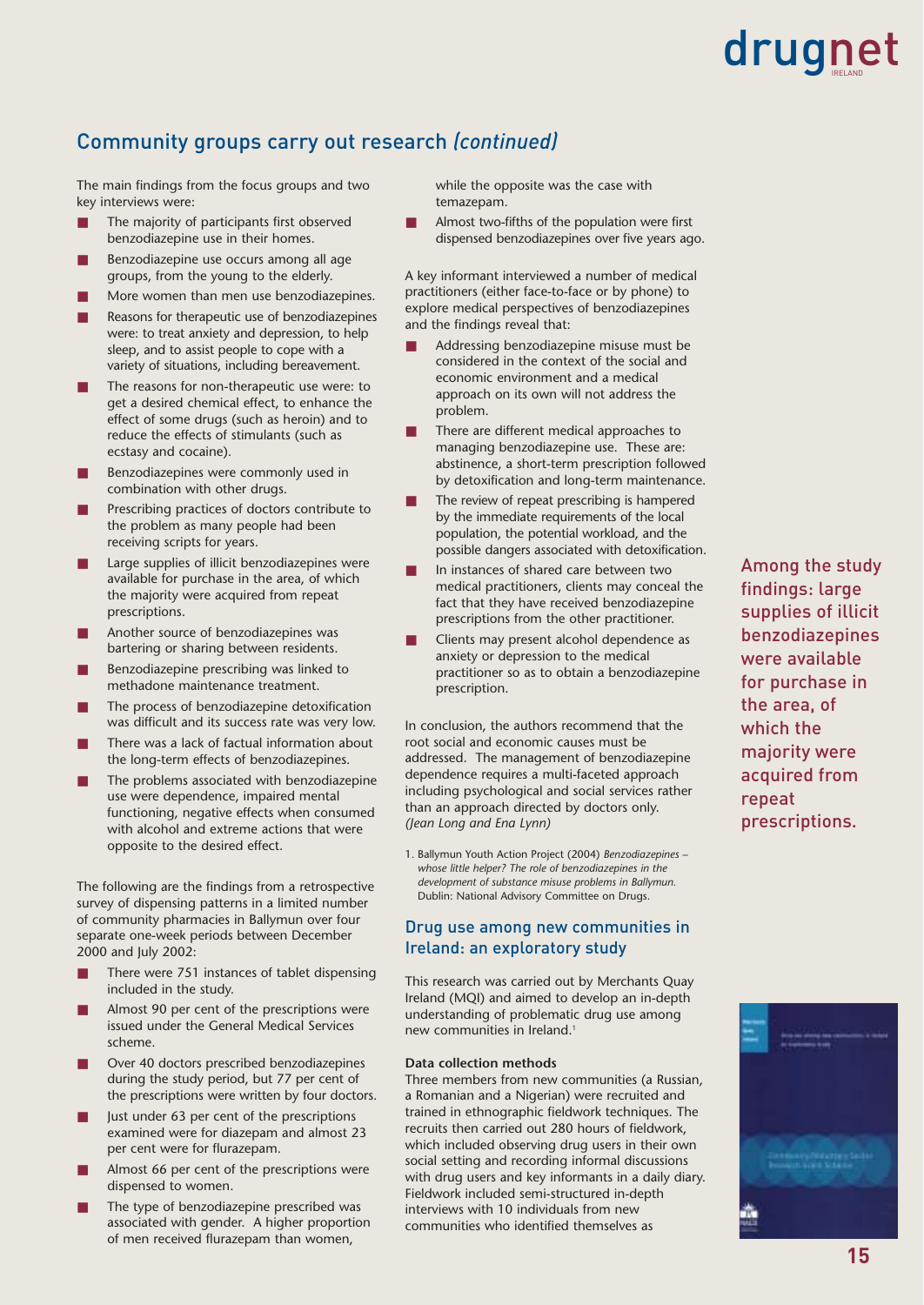#### Community groups carry out research *(continued)*

problematic drug users. Six interviewees were from Africa, three from the former USSR and one from Central/Eastern Europe. In addition, two focus groups were conducted by the Merchants Quay research unit: one with individuals working with new communities in Ireland and one with drug service providers.

Younger members of new communities were reported to use drugs as a means of mixing with and gaining acceptance from Irish peer groups, mainly in recreational settings such as clubs.

As the fieldworkers found, drug users from new communities were particularly difficult to reach, and drug treatment services had practically no knowledge on drug use in new communities.

#### **Patterns of drug use among new communities** Seven interviewees reported heroin and three reported cocaine as their respective drugs of choice. Five interviewees reported injecting heroin but the sharing of injecting equipment was not prevalent. There were also reports of drug injecting taking place among individuals from Russia, Estonia and Pakistan. It was reported that injecting practices were uncommon among individuals from Africa, who tended to smoke heroin. Some members of the Somali community were reported to be using Khat, a chewable green leaf stimulant, while some members of the Russian community were reported to make a special porridge called Kasha, laced with cannabis.

#### **Factors influencing drug use**

Interviewees and drug users encountered during the fieldwork cited escape from their current situation as a reason for continuing or initiating drug use. Their current experiences included feeling excluded, isolated and fearful of state authorities. Some reported using drugs to escape episodes of post-traumatic stress disorder arising from their experiences of war and torture prior to arriving in Ireland. Four interviewees had no history of problematic drug use prior to arriving in Ireland while one had ceased using drugs for 10 years and had restarted in Ireland. Younger members of new communities were reported to use drugs as a means of mixing with and gaining acceptance from Irish peer groups, mainly in recreational settings such as clubs.

#### **Ethnicity, drug use and social exclusion**

Issues of social exclusion were particularly prominent among the interviewees. Seven were staying in emergency accommodation hostels; two were staying with friends and one in private rented accommodation. Eight interviewees were unemployed and two in full-time employment. Four were seeking asylum, four were undocumented immigrants, one was documented as a labour migrant and one had refugee status.

#### **Barriers to accessing drug services**

The majority of interviewees (7) expressed an interest in accessing treatment for their drug use but highlighted a number of barriers that prevented their engaging with services. For example:

There was scant knowledge of methadone maintenance programmes among interviewees, and some were persuaded by their Irish peers to treat methadone with skepticism as it was perceived to be as addictive as heroin.

- Those with knowledge of methadone maintenance reported waiting lists and the assessment procedure as discouraging barriers.
- Many associated treatment with abstinence and were unaware of harm reduction approaches (only two used a needle exchange in Ireland).
- Promotional material on treatment services was rarely available in the appropriate language.
- Some felt uncomfortable with the idea of 'group therapy' where the majority of participants were Irish.
- Treatment options were poor, and few addressed cocaine problems.
- Finally, fear of being stigmatised by drug workers and fear of services reporting a client's drug use to the state authorities were reported as significant barriers.

This research clearly demonstrates the challenge facing drug treatment services in the years to come. As the fieldworkers found, drug users from new communities were particularly difficult to reach, and drug treatment services had practically no knowledge on drug use in new communities. Only one female drug user from a new community could be interviewed, raising the question of how to reach female drug users in new communities. In addition, it would appear that drug users from new communities come to Ireland from countries with little awareness of harm reduction techniques, therefore the likelihood of their using needle exchange or low-threshold services is remote. However, the research concludes with some timely recommendations on how to make drug services more accessible to drug users from new communities. For example:

- Drug services need to produce culturally sensitive material in different languages.
- A drugs outreach team should be set up in Dublin to target drug users from new communities, using peer-based approaches.
- Outreach teams should make contact with female drug users from new communities at general health promotion and maternity agencies.
- Drug services should specifically target stimulant users.
- Drug services should recruit staff from new communities.
- Anti-racist training should be provided to staff and clients in drug services.
- Drug services and the National Drug Treatment Reporting System (NDTRS) should include the collection of ethnic-specific data. *(Martin Keane)*
- 1. Merchants Quay Ireland (2004) *Drug use among new communities in Ireland: an exploratory study.* Dublin: National Advisory Committee on Drugs.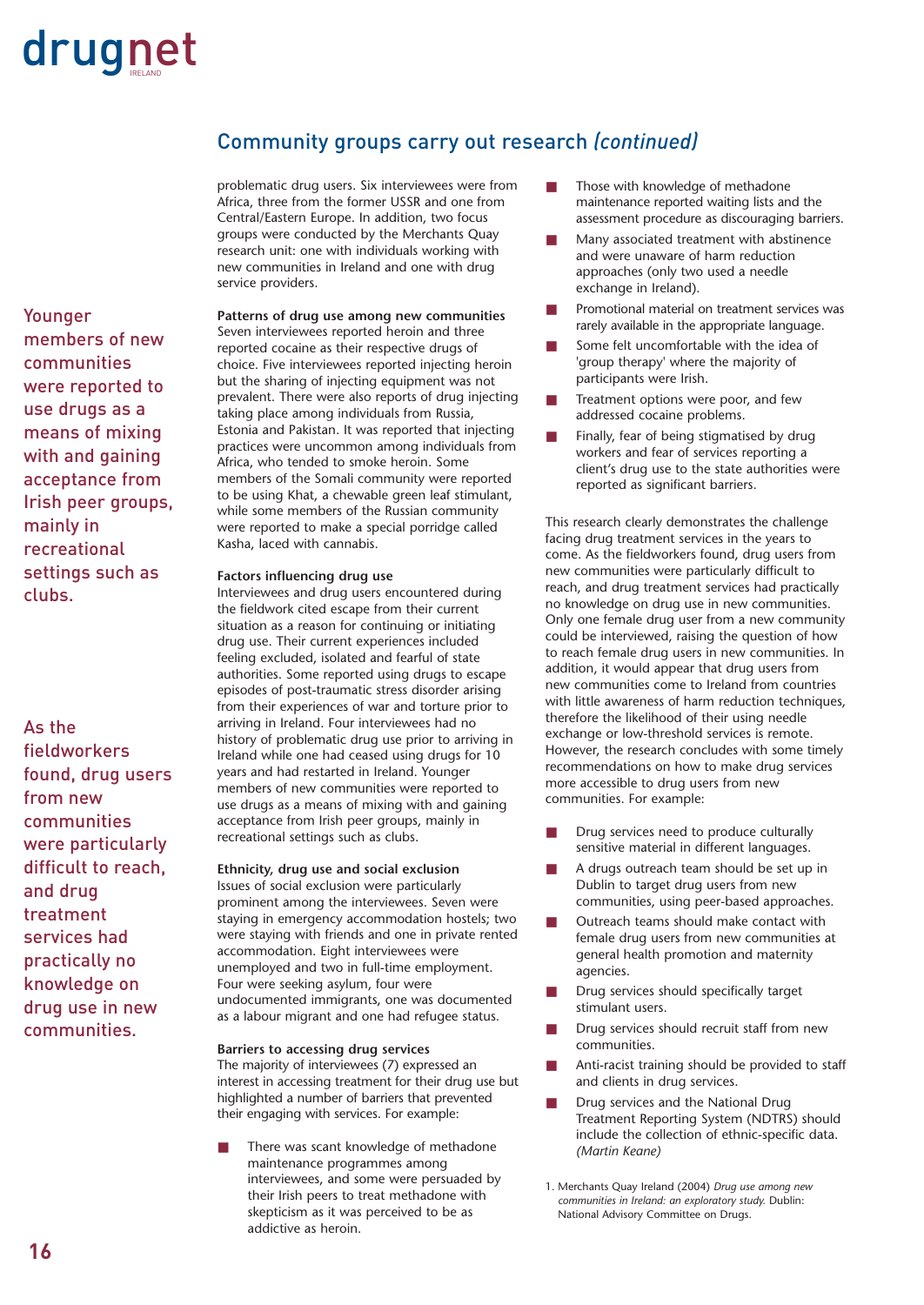### Sixth Annual Service of Commemoration and Hope

Ms Sadie Grace, on behalf of the Citywide Family Support Network, welcomed a large audience to Our Lady of Lourdes Church in Ballymun on 1 February 2005 for the Sixth Annual Service of Commemoration and Hope.

In the course of the evening, much emphasis was given to the current inadequate recording of drugrelated-deaths in Ireland. The audience heard that, following the first commemoration service in 2000, Dr Joe Barry, medical advisor to the National Drugs Strategy Team had, with the co-operation of parents, looked at the death certificates of young people who had died from drug-related causes. It was found that many of the drug-related deaths were recorded as death due to misadventure.

A representative group investigated the possibility of establishing an index to record drug-related deaths, and in 2003 this group submitted a proposal to the government. The group consisted of representatives from Citywide Family Support Network, Citywide Drugs Crisis Campaign, Department of Health and Children, Department

of Justice and Dr Joe Barry. Ms Grace announced at the commemoration service that the group had just received word that funding had been sanctioned to establish this index.

Minister Noel Ahern TD complimented the ongoing work of the Network and supported the establishment of the drug-related deaths index. In his address, Bishop Eamon Walsh said that families are being neglected; he supported the Network's call for a fifth pillar to be added to the National Drugs Strategy, to deal with issues concerning families affected by drug misuse.

During the service, family members representing support groups throughout Ireland, both North and South, and representatives from Glasgow, created a circle of support and hope. The musical talents of the Ballymun Gospel Choir and St Fergal's male choir made a powerful and moving contribution to the service. *(Ena Lynn)*

Contact for further information: Citywide Family Support Network, Tel: 01 8365090

In the course of the evening, much emphasis was given to the current inadequate recording of drug-related deaths in Ireland.

### New EMCDDA Director

On 19 April 2005 Wolfgang Götz (Germany) was elected to the post of Director of the European Monitoring Centre for Drugs and Drug Addiction (EMCDDA). He succeeds Georges Estievenart (France), whose mandate as Director came to an end on 31 December 2004 and who headed the agency since July 1994.

Commenting upon his appointment, Mr Götz said 'Among my top priorities will be to safeguard and enhance the scientific quality of our outputs, demonstrate scientific independence and boost our reputation as the European centre of excellence in the drug information field. … Sound information is the key to an effective strategy on drugs.'

The role of the EMCDDA is to provide the Community and its member states with objective, reliable and comparable information at European level on drugs and drug addiction and their consequences. It carries out this role in collaboration with Focal Points (research centres) in each member state. The Irish Focal Point is the Drug Misuse Research Division of the Health Research Board.

Mr Götz joined the EMCDDA in 1996 and from 2001 he was responsible for 'Reitox and Enlargement', where he played a central role with member states in co-ordinating EMCDDA datacollection processes and preparing the agency for the entry of ten new countries in 2004.

The Drug Misuse Research Division wishes Mr Götz every success in his new post as Director. *(Hamish Sinclair)*

### The 16th International Conference on the Reduction of Drug Related Harm

The 16th International Conference on the Reduction of Drug Related Harm was held in Belfast, Northern Ireland, between 20 and 24 March 2005. This year the conference programme was widened to include sessions on alcohol and tobacco as well as on issues that typically form the core of International Harm Reduction Association conferences. The timetable for the conference was organised around ten themes: law enforcement and harm reduction;

prisons; services and treatment; drugs and injecting; harm reduction practice; non-opiate drugs; social context and policy responses; HIV/AIDS and hepatitis C; young people and education; and harm reduction philosophies and practice. The themed approach allowed participants to follow areas of interest from among the 84 sessions held over four and a half days. *(Jean Long)*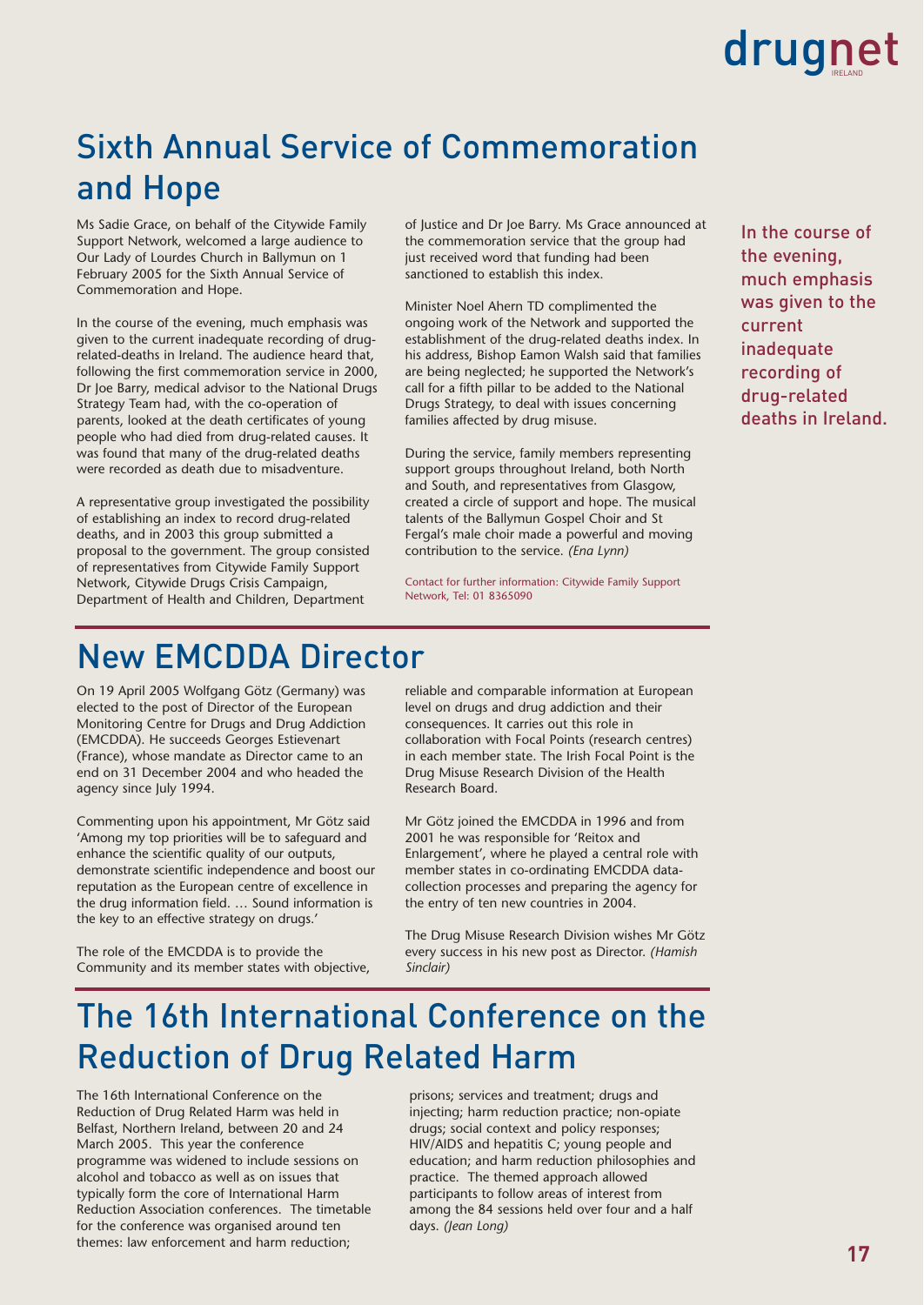

According to the recently published *Drugs/HIV Helpline Report,* the drugs about which most calls were made to the helpline in 2004 were cannabis (740 calls), cocaine (427 calls) and heroin (417 calls).

### Monitoring new trends in drug use

Increasingly, policy makers, service planners, practitioners and others working in the drugs area have need of information systems that are sensitive enough to detect and track changes in drug use at a very early stage in their development. One potential source of data on emerging drug trends is drug helplines.

Since the beginning of 2001 the European Foundation of Drug Helplines (FESAT) has been collecting information every six months on the type of persons contacting FESAT helplines, the content of these calls and how this has changed compared to the previous six months. The main objective of this FESAT monitoring project is to identify new drugs and new drug trends as early as possible.

In March 2005 FESAT published the results of their eighth data collection, covering the first six months of 2004.<sup>1</sup> A total of 26 FESAT helplines in 16 European countries, including Ireland, participated in the eighth monitoring project. This article will describe some of the main changes that were reported by the helplines during the first half of 2004.

Information for the eighth monitoring project was collected from FESAT helplines using a standard questionnaire distributed in November 2004. Out of a total of 41 relevant helplines, 26 (63% response rate) returned completed questionnaires. These helplines were based in the following countries: Austria (3 helplines), Belgium (2), Cyprus (1), Czech Republic (1), Finland (2), Germany (2), Greece (3), Ireland (1), Italy (2), Latvia (1), Luxembourg (1), the Netherlands (2), Portugal (1), Russia (1), Spain (2) and the United Kingdom (1). The participating Irish helpline was the Drugs/HIV Helpline, based in Dublin. The average number of telephone calls per day to these helplines varied widely, from less than one to 166 calls per day. The median was 15 daily calls. The Irish Drugs/HIV Helpline handled an average of 16 calls per day in the first half of 2004, up from 14 per day in the last half of 2003. The category of drug users for which the largest number of helplines reported an increased number of contacts compared to the situation six months ago was that of drug-using women aged 20–25 years. This was reported by nearly a third of the helplines (8 out of 26). In terms of the content of the calls, 10 helplines indicated an increased number of calls about cocaine. Three of these described this as a 'large increase' compared to the situation six months ago. An increase in the number of contacts about alcohol was also reported by 11 helplines. Interestingly, there was a decrease in the number of contacts about injecting heroin and ecstasy reported by six helplines each. Three helplines reported calls about new drugs (i.e. drugs not previously reported by the helpline). These were 'Absint' in Belgium, 'Oxanest' in Finland, and 'Ayahuasca' in Portugal.

In summarising the findings, the FESAT report notes that an increased number of calls about a specific drug, that is not a part of a more general trend, cannot automatically be seen as an indicator of increased consumption. It might also indicate an increased curiosity or an increased concern among professionals, parents or partners. The report also acknowledges that it is not possible to get a clear picture about changes in the use of different drugs via data from drug helplines only. Hence, it is important to see the FESAT monitoring system as a complement to other kinds of data collected nationally or internationally.

According to the recently published *Drugs/HIV Helpline Report,* the drugs about which most calls were made to the helpline in 2004 were cannabis (740 calls), cocaine (427 calls) and heroin (417 calls).2 This was the first year that there were more calls about cocaine than heroin. Calls related to cocaine and its use with alcohol increased in 2004 compared with previous years. Of the 427 calls related to cocaine, 100 (23%) concerned its combination with alcohol. In 2003, 347 calls related to cocaine were received, 38 (11%) of which were identified as being in combination with alcohol. *(Hamish Sinclair)*

- 1. Hibell B (2005) *FESAT Monitoring Project -– Changes during the first half of 2004.* FESAT (The European Foundation of Drug Helplines). www.fesat.org
- 2. Drugs/HIV Helpline (2005). *Drugs/HIV Helpline Report.* Dublin: Drugs/HIV Helpline.

More information about FESAT can be found on the European Foundation of Drug Helplines at www.fesat.org

The Drugs/HIV Helpline in Ireland is a confidential, freephone, active listening service offering nondirective support, information, guidance and referral to anyone with a question related to substance use or HIV and sexual health. Set up in July 1997, the service is funded and managed by the Health Service Executive South Western Area on behalf of the HSE South Western, East Coast and Northern Areas. The freephone number is 1800 459 459. The Helpline manager is Aileen Dooley. Ms Dooley's assistance in writing this article is gratefully acknowledged.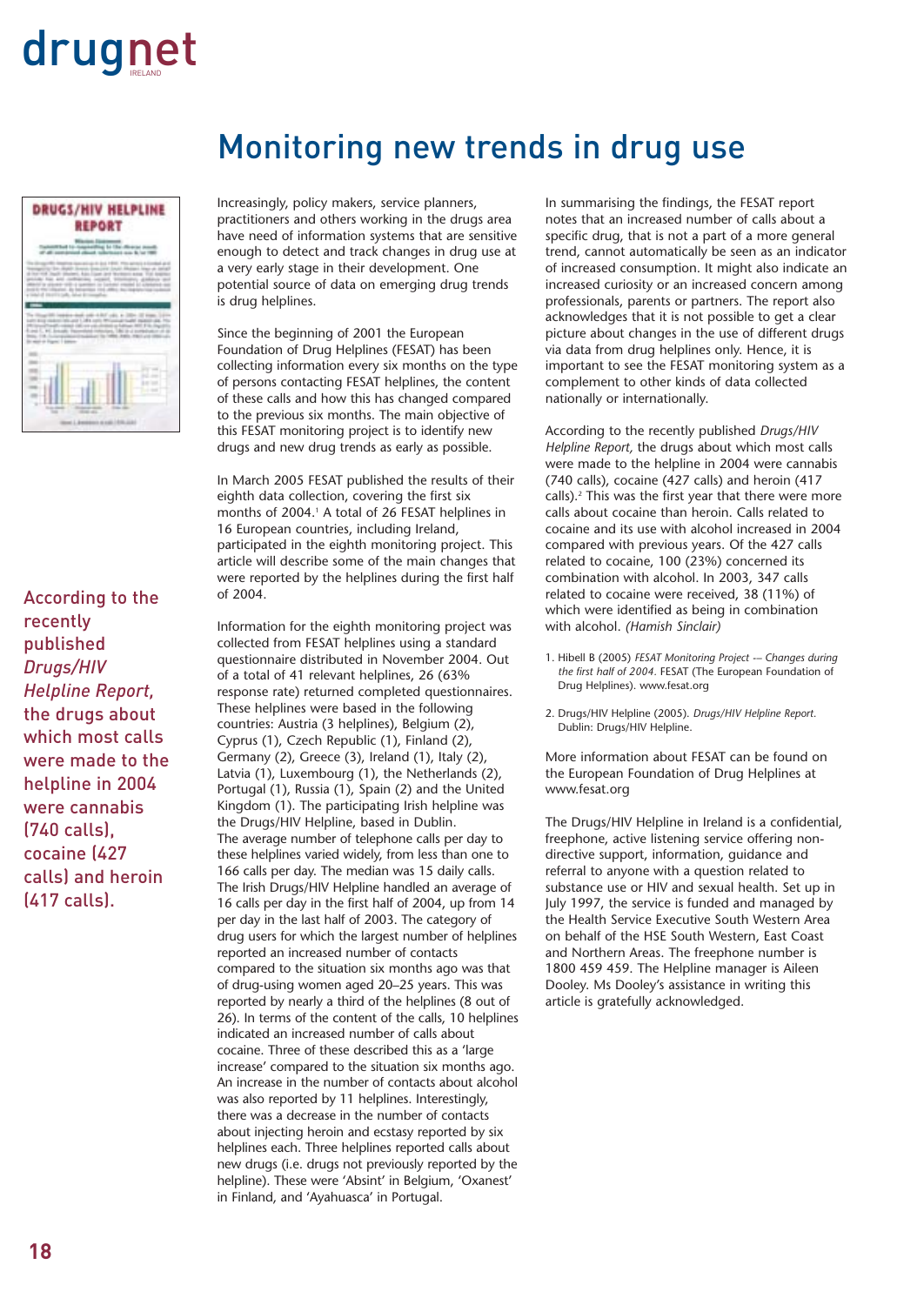### Management of Drug Users in the Primary Care Setting

#### Conference held on 12 March 2005



From left: Dr Conor Farren (Consultant Psychiatrist), speaker, Dr Finbarr Corkery (President ICGP), Dr Ide Delargy (Project Director of ICGP Substance Misuse Project, speaker, (Prof Colin Bradley (Professor of General Practice, UCC). Photo courtesy ICGP

Among the topics presented at this conference were: management of benzodiazepine use, drugrelated deaths, and buprenorphine treatment. In his welcoming address Dr Finbarr Corkery, President of the Irish College of General Practitioners, reiterated the fact that buprenorphine is now licensed for use in primary health care settings in Ireland.

#### **Benzodiazepine use**

Prof Colin Bradley, Professor of General Practice at UCC, presented a review of benzodiazepine prescribing in general practice. He said that benzodiazepines are difficult to use safely and are prone to inducing dependence. Analysis of General Medical Service (GMS) scheme data shows that benzodiazepines were prescribed for 10 per cent of the GMS population in 2000.<sup>1</sup> Prof Bradley stated that the Benzodiazepine Commission Report provides guidelines on good prescribing practice and protocols for withdrawing patients from these drugs. International studies have demonstrated that writing to patients and inviting them to reduce their benzodiazepine use, with or without brief interventions, has proven surprisingly effective in reducing benzodiazepine consumption in some patients. More challenging cases require tapering doses with or without cognitive behaviour therapy.

Dr Conor Farren, Consultant Psychiatrist at St Patrick's Hospital, outlined the co-abuse of benzodiazepines in opiate users and the strategies for management. Both opiates and benzodiazepines are highly addictive and cause sedation and respiratory depression. There is a synergistic interaction between the systems linked to opiate and benzodiazepine use and a combination of use may cause increased side effects. Dr Farren stated that first switching to longacting benzodiazepines (such as diazepam), and

then commencing tapered doses is probably the most effective benzodiazepine treatment strategy.

#### **Drug-related deaths**

Dr Jean Long presented on the epidemiology of drug-related deaths in Ireland from 1990 to 2002. She stated that, at present, it is difficult to ascertain the exact number of deaths among drug users in Ireland. The best estimate for Dublin ranges from 60 to 90 deaths per year. However,

the Family Support Network at Citywide has indicated to the National Drugs Strategy Team that these figures underestimate the extent of the problem. Dr Long outlined the risk profile and risk factors for drug-related deaths in Ireland:

- More men than women die; however, there has been an increase in the number of female deaths.
- The risk of mortality increases with age.
- Most deaths occur in Dublin, but there is a steady increase in the number of deaths outside Dublin
- Time periods on entry to or exit from prison have a higher risk than other time periods.
- The highest proportion of deaths is among opiate users.
- Those who use a combination of substances are more likely to die.
- Injecting drug use is associated with infection and overdose.

Dr Long concluded by stating that deaths among drug users are not systematically documented and their numbers are likely to be underestimated; therefore, the introduction of the National Drug-Related Deaths Index will be very welcome.

Dr Neil O'Brien from the toxicology laboratory in Beaumount Hospital outlined the recent trends in post-mortem toxicology. From a study of 679 cases, 312 (46%) had either drugs or alcohol detected at post-mortem.

#### **Buprenorphine**

Dr Nicholas Lintzeris, Senior Lecturer in Psychiatry at Maudsley Hospital, London, presented the evidence base for effective use of buprenorphine:

- Buprenorphine offers an effective alternative to methadone.
- Buprenorphine binds tightly to opiate receptors and blocks the effects of other opiates, therefore reducing heroin use.
- Buprenorphine is well suited to primary care settings and comprehensive clinical guidelines are available.
- Buprenorphine may become the 'gold standard' for detoxification from opiates.

Analysis of General Medical Service (GMS) scheme data shows that benzodiazepines were prescribed for 10 per cent of the GMS population in 2000.

Dr Long concluded by stating that deaths among drug users are not

systematically documented and their numbers are likely to be underestimated; therefore, the introduction of the National Drug-Related Deaths Index will be very welcome.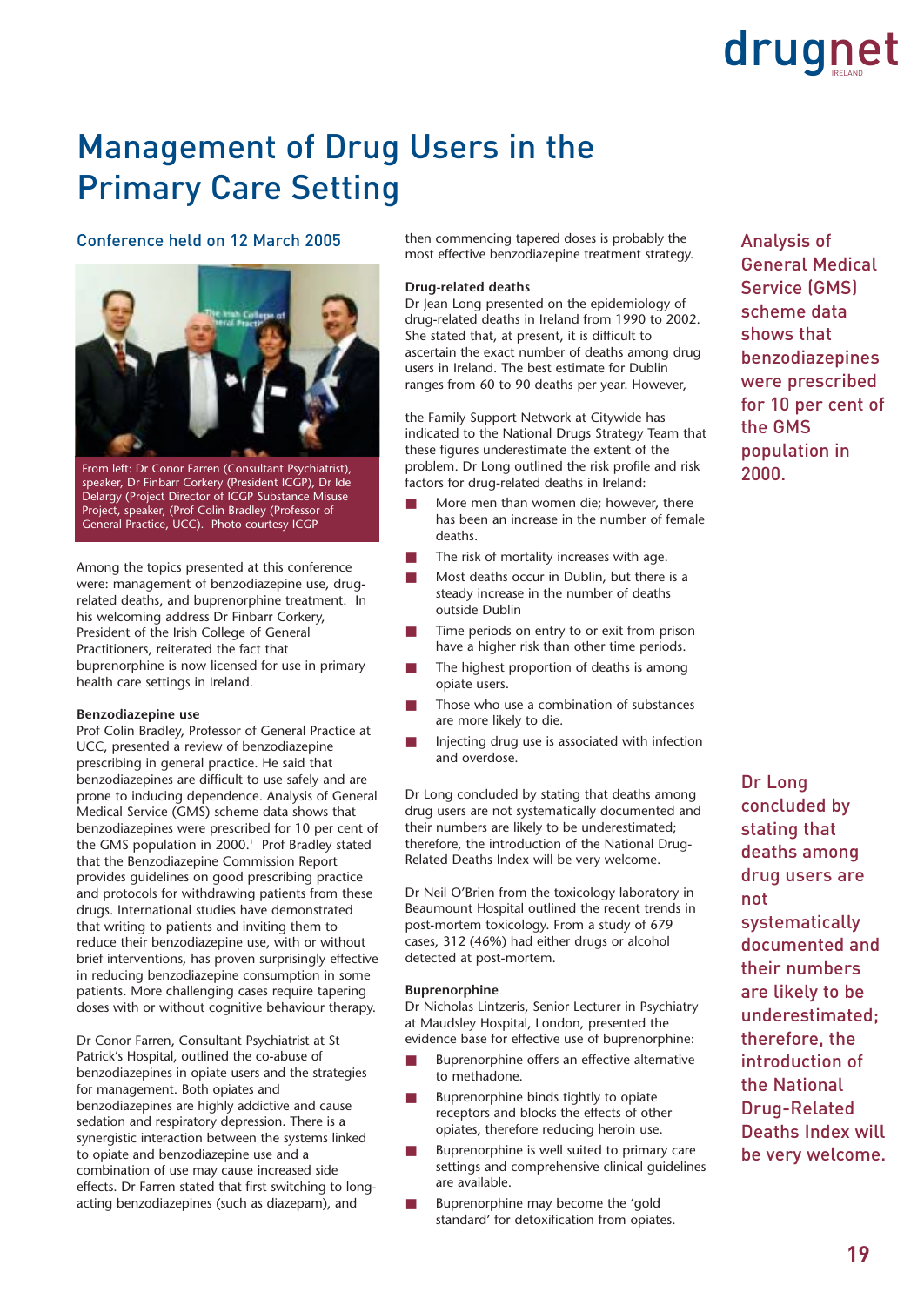#### Management of Drug Users in the Primary Care Setting *(continued)*

Treatment with either buprenorphine or methadone must be tailored to suit the individual client as each drug has its advantages and disadvantages.

Dr Tom Gilhooly followed with a presentation on his practical clinical experiences with buprenorphine in a drug crisis clinic in Glasgow. In summary, he has found that:

- There is little use of buprenorphine in Scotland.
- His experience with inpatients has been very helpful.

Patients treated with buprenorphine have longer opiate-free intervals.

■ Buprenorphine has been useful in treating codeine dependency.

Dr Ide Delargy, Director of the ICGP Drug Misuse Programme, speaking about the success of the conference, said: 'I am delighted to see so many delegates, from so many backgrounds, in attendance today at this our sixth conference on the management of drug users. The feedback regarding all of today's presentations has been very positive.' *(Ena Lynn)*

1. Department of Health and Children (2002) *Report of the Benzodiazepine Committee.* Dublin: Stationery Office.

The full text of presentations made to the conference is available on the ICGP website at www.icgp.ie

### National Documentation Centre

Through its work with researchers, and the range of valuable information resources it maintains, the National Documentation Centre on Drug Use (NDC) makes an important contribution to the development of knowledge about drug issues. Over the next few issues of *Drugnet Ireland* we will be highlighting some of these resources, which are available to everyone either online or in the NDC library.

In this issue we will be looking at:

- Online databases
- NDC news service

#### **Online databases in the National Documentation Centre**

The NDC subscribes to a number of online bibliographic databases. Visitors to the NDC library can search these databases with the assistance of NDC staff. Bibliographic databases are essential to any researcher wishing to undertake a comprehensive literature review or identify pertinent works in a specific area of study.

#### **Web of Science databases**

The Web of Science comprises three separate databases that can be searched independently or

| <b>BE AN INCH.</b>                                                                                                                                                       |                                                       |
|--------------------------------------------------------------------------------------------------------------------------------------------------------------------------|-------------------------------------------------------|
| ALC: UNK AV<br>$-212$                                                                                                                                                    |                                                       |
| and it is the second in the form                                                                                                                                         |                                                       |
| - 三、「こり」 エンス (の) は                                                                                                                                                       |                                                       |
|                                                                                                                                                                          |                                                       |
| The Clear Licenson                                                                                                                                                       |                                                       |
| <b>A SANAT BURN</b>                                                                                                                                                      |                                                       |
|                                                                                                                                                                          | <b>Edit Art Allan</b>                                 |
|                                                                                                                                                                          |                                                       |
|                                                                                                                                                                          |                                                       |
|                                                                                                                                                                          |                                                       |
|                                                                                                                                                                          |                                                       |
|                                                                                                                                                                          |                                                       |
| a. Town E. April, Jackie                                                                                                                                                 |                                                       |
|                                                                                                                                                                          |                                                       |
| No. 101, 2011 of the state of the and in and                                                                                                                             |                                                       |
| And Assistant TO                                                                                                                                                         |                                                       |
| <b>UNITED RESIDENTS</b>                                                                                                                                                  |                                                       |
| painter relatively of third approval to scient of Haft and it subseques all                                                                                              | collected the client do at                            |
| rights. This admits signal of the administration process relations a determination of<br>Controllegies an Including when collegible are at their this intent or time. If |                                                       |
| a bibliogen chief at filtra. All annis ad caractilessis. Il private a d'ordinaped Di propos el carac                                                                     |                                                       |
| the additions stress or that. If you cannot chapters and fields freed stress                                                                                             | and financial and                                     |
| addition, and it is constants and<br>advisor had anniversary and please<br>present a dip for the present serviced will select it's strate off of                         | the Authorization American Associates<br><b>STATE</b> |
| by East of children's and who constitutionally. Through and decline a city                                                                                               | Britished top, several flatted to                     |
| deniate does require to their distribute instructional in his                                                                                                            |                                                       |
|                                                                                                                                                                          |                                                       |

in combination. These databases provide access to current and retrospective bibliographic information, author abstracts, and cited references found in approximately 8,700 journals.

A unique aspect of the Web of Science is that it allows cited reference searching. It is possible to navigate through the literature, to identify works which have been cited in a particular article, and to assess the impact of the article by identifying those works which have cited it. The user can search across all disciplines to identify all the information relevant to their research, no matter when it was published. The three Web of Science databases are:

- The Science Citation Index covers over 5,800 journals and is updated by more than 17,000 new records every week.
- The Social Sciences Citation Index covers over 1,700 journals and is updated by 2,000 new records every week.
- The Arts & Humanities Index covers over 1,100 journals and is updated by 2,300 new records every week.

#### **PsycINFO**

PsycINFO is a bibliographic database that provides abstracts and citations to literature in the behavioural science and mental health fields. It includes materials in the fields of psychiatry, psychology, social science, law and medicine, as well as addiction and drug use. PsycINFO is published by the American Psychological Association and the database is made available to the NDC through the Ovid platform. This is a platform that is widely used by health information professionals to access databases of relevance to their work and is easy to use and attractive.

There are over two million records – bibliographic details and abstracts – on PsyINFO, with more that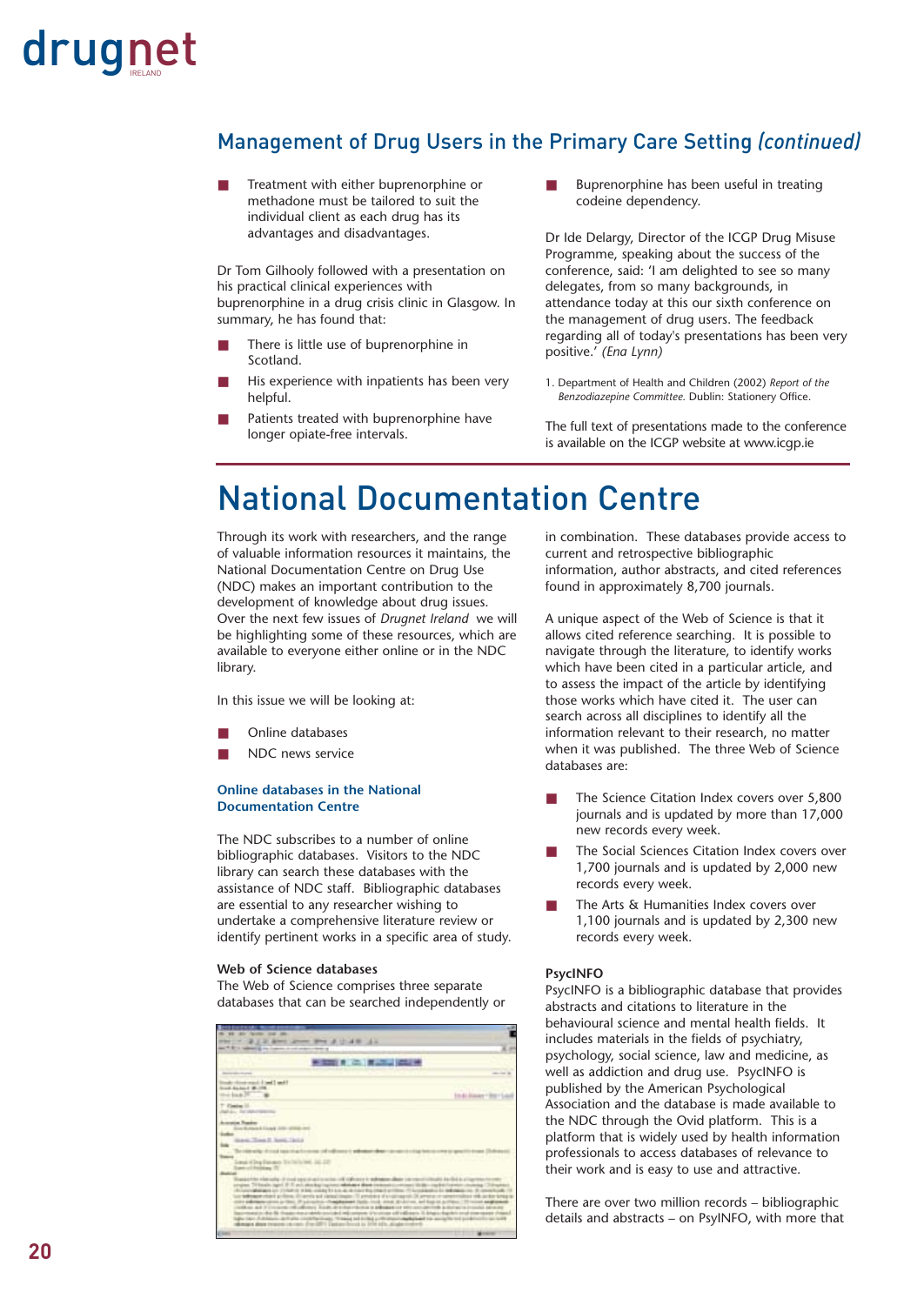#### National Documentation Centre *(continued)*

| <b>STATISTICS</b><br><b>APRILE R</b><br>Sec T. E. A. (agent 12) thru July 12-room<br><b>26 Now of Encortedge</b><br>The Corporation                                                                                                             | 富汗国王                                                                                        | <b>TIME</b>           |
|-------------------------------------------------------------------------------------------------------------------------------------------------------------------------------------------------------------------------------------------------|---------------------------------------------------------------------------------------------|-----------------------|
| Web of Science*<br>I WAS CITED AND A RESIDENT OF REAL<br>Dearth Results - Boorwery<br>product this is a control of the                                                                                                                          | $-1$                                                                                        |                       |
| PE SUARE FOUND TWO KILL<br>blanks is forest. The                                                                                                                                                                                                | at briggs 2 of 1 10<br>EV-10 128 FEI- B 10<br>Expected the capital editor too that todaying | <b>CARD OF GREAT</b>  |
| 21 p., Montweed, Megin 2. Starest Id. 21 p.<br>to once, many department designs for<br>Substituted case is monitor in cur- in L Goldmobile cas<br><b><i>Course Frederick W</i></b>                                                              |                                                                                             | <b>Sea city 30</b>    |
| Instead II, Historic L. Palguns L. M. E.<br><b><i><u><i>A</i></u></i></b> Contract Contract<br>A 41 Month of the Sharehold A A de at Art. 11 Month of a 19-<br>SURVE AND THE A BOSTON BY JULY 21, 108 CORPS LINES.<br><b>Solution And St. 1</b> | n Mar                                                                                       | <b>A count of the</b> |
| SUE IL RUMINIUM FIBERI L 27 E<br><b>DISCOVER</b><br>Audit Roll Rock, Science of A<br><b>CARD WAS THE TWO AND RESIDENT AND REAL PROPERTY.</b><br>Source: I stock to                                                                              |                                                                                             |                       |
| actions right, result and that business rate at an                                                                                                                                                                                              |                                                                                             |                       |

100,000 new records added each year. The database covers 2,000 titles, 98 per cent of which are peerreviewed journals. PyscINFO also includes chapters of books and dissertations selected from Dissertations Abstracts International. A new edition of PsycINFO will be launched this summer. It will make searching easier and more intuitive. Another important feature is Links@Ovid which allows the searcher to move directly from the bibliographic record to the full text of the article, if these articles are in journals to which the NDC subscribes or are in open access journals.

#### **Addiction Abstracts**

Addiction Abstracts is published in both serial and database format. The serial is published quarterly and contains citations and abstracts from around 60 core journals specialising in the addiction and substance use fields. It regularly scans around 100 other journals in the broader health, education psychology and social science fields. The contents of the current and all back issues of Addiction Abstracts are available on the database.

#### **NDC News Service**

The NDC News service comprises a listing of news stories, notifications of new publications, and Dáil debates. It is updated daily.

#### **News stories**

Every day NDC staff scan news stories in national, local and specialist press, online news sites and other media to identify topical stories to include in the news listing. Each item in the listing contains a summary of the story and information on its source. The most recent stories are added to the home page of the NDC website and all stories are held in an archive, from where they can be retrieved using

subject headings. There are now 1,800 items in the news archive going back to early 2002.

#### **New Publications**

The News section of the NDC website also highlights new publications of interest to people working in the drugs area. The notification includes a link to a copy of the report, if the publishers have made an electronic copy available.

#### **Dáil debates**

The News section also contains selected content from current Dáil debates. Speeches, written answers and other discussions dealing primarily with the drugs issue are added in full text to the News section every two weeks when the Dáil is in session.

A selection of these news items is included in the NDC's monthly electronic newsletter. You can sign up to receive this newsletter on the News page of the website.



For further information on these resources, or to make a query on drugs-related topics, plesae contact the National Documentation Centre on Drug Use, Health Research Board, Holbrook House, Holles Street, Dublin 2. Tel: 01 676 1176; Email: ndc@hrb.ie or visit the website at www.ndc.hrb.ie.

If you would like to arrange a group visit to the NDC, or if you would like a member of the NDC staff to talk to your class or organisation, please contact us. *(Brian Galvin and Louise Farragher)*

The National Documentation Centre on Drug Use is funded by the Department of Community, Rural and Gaeltacht Affairs under the National Development Plan 2000–2006.



### Damien Walshe

**In April Damien Walshe left the National Documentation Centre to take up a new position with the Irish Traveller Movement. Damien made a significant contribution to the development of resources and services during his two years with the NDC, particularly in the area of promotion. Damien's loquacious, witty and polymathic approach to his work endeared him to all staff in the HRB. We wish him well in his future career.**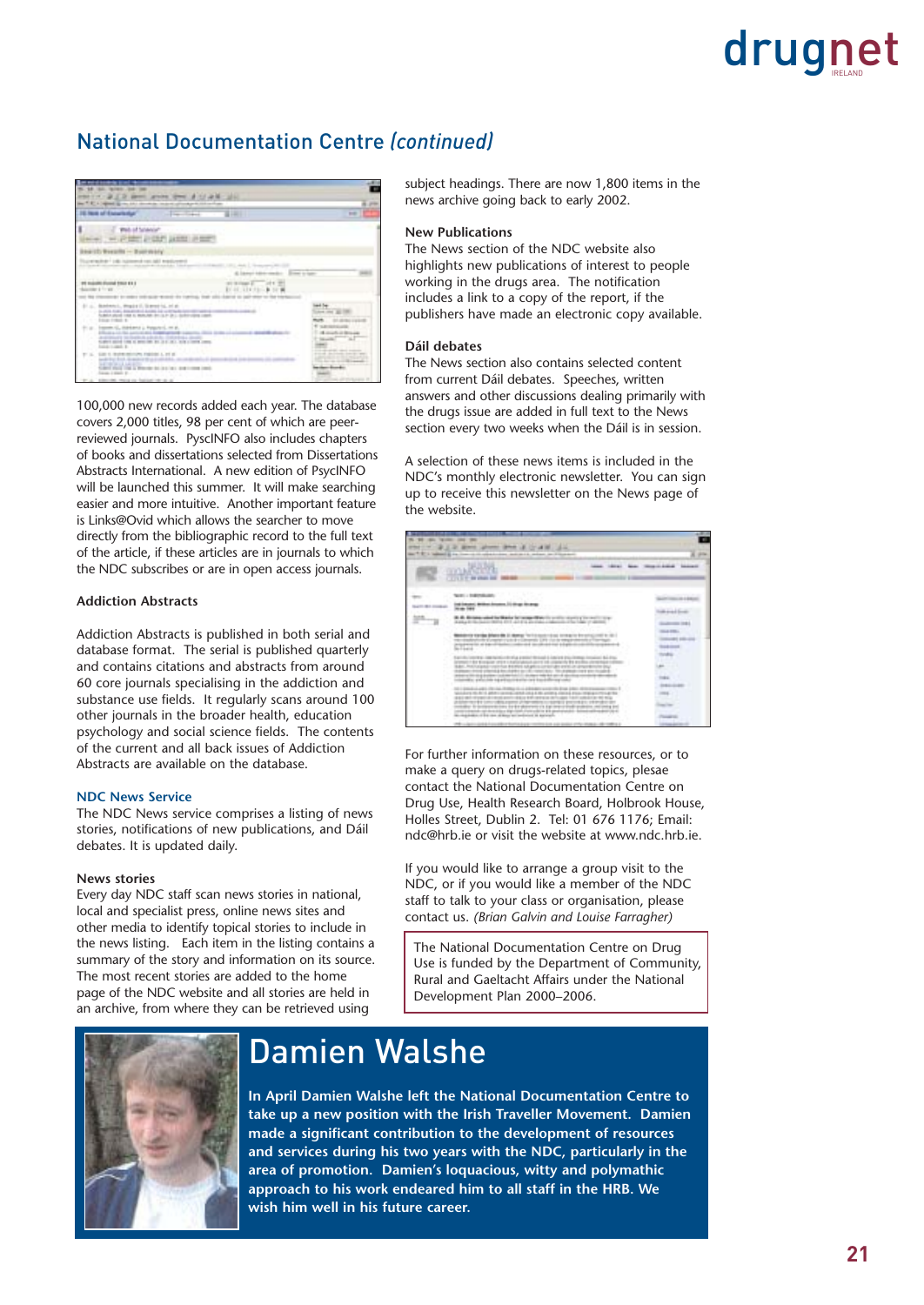## In brief

On 5 February 2005 the **Proceeds of Crime**

**(Amendment) Act 2005** was signed into law. Among other things, it extends and strengthens the offshore powers of the Criminal Assets Bureau (CAB) in relation to the assets of drug dealers. Motions in both Houses of the Oireachtas to include in the Bill a provision for ring-fencing the proceeds of drug-related crimes for use in communities subject to the effects of drug-related crime were defeated. www.oireachtas.ie

On 7 February 2005 the **Lord Mayor's Commission on Crime and Policing** in Dublin was released. Based on submissions received from Dubliners and on the results of up to 40 focus group meetings, the report discusses public perceptions of the role of drugs in relation to crime, and makes recommendations for enhancing responses both by the Gardaí and public bodies and communities to a range of issues including the drugs issue. www.dublincity.ie

On 17 February 2005 the **Review of the National Health Promotion Strategy 2004** was launched. With respect to the health-promotion topic 'Avoiding drug misuse', the review identified a need to review training in relation to the Drugs Questions–Local Answers (DQLA) and Family Communication and Self-Esteem (FCSE) programmes and develop a monitoring system, and a need to support the work of the regional drugs task forces. www.healthpromotion.ie

On 28 February 2005 **Social Inclusion is Everyone's Business,** a socio-economic and demographic study of Dublin City, was launched. Accompanying the six reports is a plan outlining an integrated, multi-agency approach to combating social exclusion among the homeless, Travellers, lone parents, children at risk (aged 4–10), and disadvantaged children and youth from newborn to 18 years. www.dublin.ie

In February 2005 the results of a study on the **Criteria applied by the Courts in Sentencing under s. 15A of the Misuse of Drugs Act 1977** were released by the Department of Justice, Equality and Law Reform. The study concluded that s.15A had operated reasonably successfully. There was evidence of a high rate of pleas, co-operation by accused persons with Gardaí in investigating offences, and quite severe sentences even where the mandatory minimum sentence had not been imposed, with most being between six and eight years. www.justice.ie

In February 2005 **EURAD** published Issue 1 of its electronic newsletter. www.eurad.net

On 4 March 2005 the **British–Irish Council** hosted a sectoral meeting in Cardiff on the topic of drug-related deaths. www.britishirishcouncil.org <http://www.britishirishcouncil

Between 7 and 14 March 2005 the UN's **Commission on Narcotic Drugs (CND)** held its 48th Session in Vienna. The purpose of the session was to review progress since UNGASS 1998 (the 20th special session of the UN General Assembly that adopted three action-oriented resolutions on drugs, which represented a 10-year action plan 1998–2008) and to determine further work to be done. In

the course of the Session, and activities organised by the NGO sector, for example the **Senlis Council** and the **Transnational Institute,** the issue of drug-related harmreduction – its scope and relation to the UN Conventions – was widely debated. www.cnd.org / www.drug-policy.org / www.tni.org

On 19 March 2005 **Dáil na nÓg 2005** took place in Croke Park, Dublin. With regard to alcohol and drug misuse, delegates highlighted the need for specialised training for Gardaí on youth issues, more funding for youth-related activities, and drug and alcohol awareness to be started in 4th class in primary school. The Dáil's report was to be presented to the Cabinet Committee on Children. www.dailnanog.ie

On 29 March 2005 the **National Drugs Strategy Progress Report 2001–2004** was launched. The report outlines the background to the Strategy; the nature and extent of drug misuse in Ireland; progress on actions under the four pillars; progress on other drug-related initiatives; and future developments. www.pobail.ie

In March 2005 the **Pharmaceutical Society of Ireland (PSI)** launched its new website. The web site carries a discussion document on the problem of over-the-counter (OTC) medicine and codeine product misuse and abuse. www.pharmaceuticalsociety.ie

On 14 April 2005 the **Irish Sports Council** published its 2004 Anti-Doping Annual Report. Of the 918 tests carried out in 2004, seven positive results were recorded, with five involving alcohol, cannabis or cocaine. None of the athletes are named in the report, but from January 2005, athletes testing positive for recreational drug use will be named 20 days after their disciplinary process has ended. www.irishsportscouncil.ie

On 21 April 2005 the **Clondalkin Local Drugs Task Force,** represented by the trade union Impact, won an important test case in the Labour Court (CD/04/1312 Recommendation No. 18168). The Court recommended that employees of the Clondalkin LDTF should receive the benchmarking increases being paid to employees of the HSE. The employer had argued that it was not possible to negotiate on the increases due under benchmarking owing to a lack of funding from the Department of Community, Rural and Gaeltacht Affairs through the National Drugs Strategy Team. Moreover, no extra funding would be provided and if the increase were to be paid from existing funds, certain other important activities of the LDTF would have to cease. www.labourcourt.ie

On 21 April 2005 the **European Parliament** (Committee for Citizens' Freedom and Rights, Justice and Home Affairs) held a public hearing on the EU Drugs Action Plan 2005–2008. The aims of the hearing were (1) to establish to what extent the Action Plan would reduce the prevalence of drug use among the population and the social harm and health damage caused by the use of and trade in illicit drugs, and (2) to discuss the problems linked with drug trafficking. www.europarl.eu.int *(Compiled by Brigid Pike)*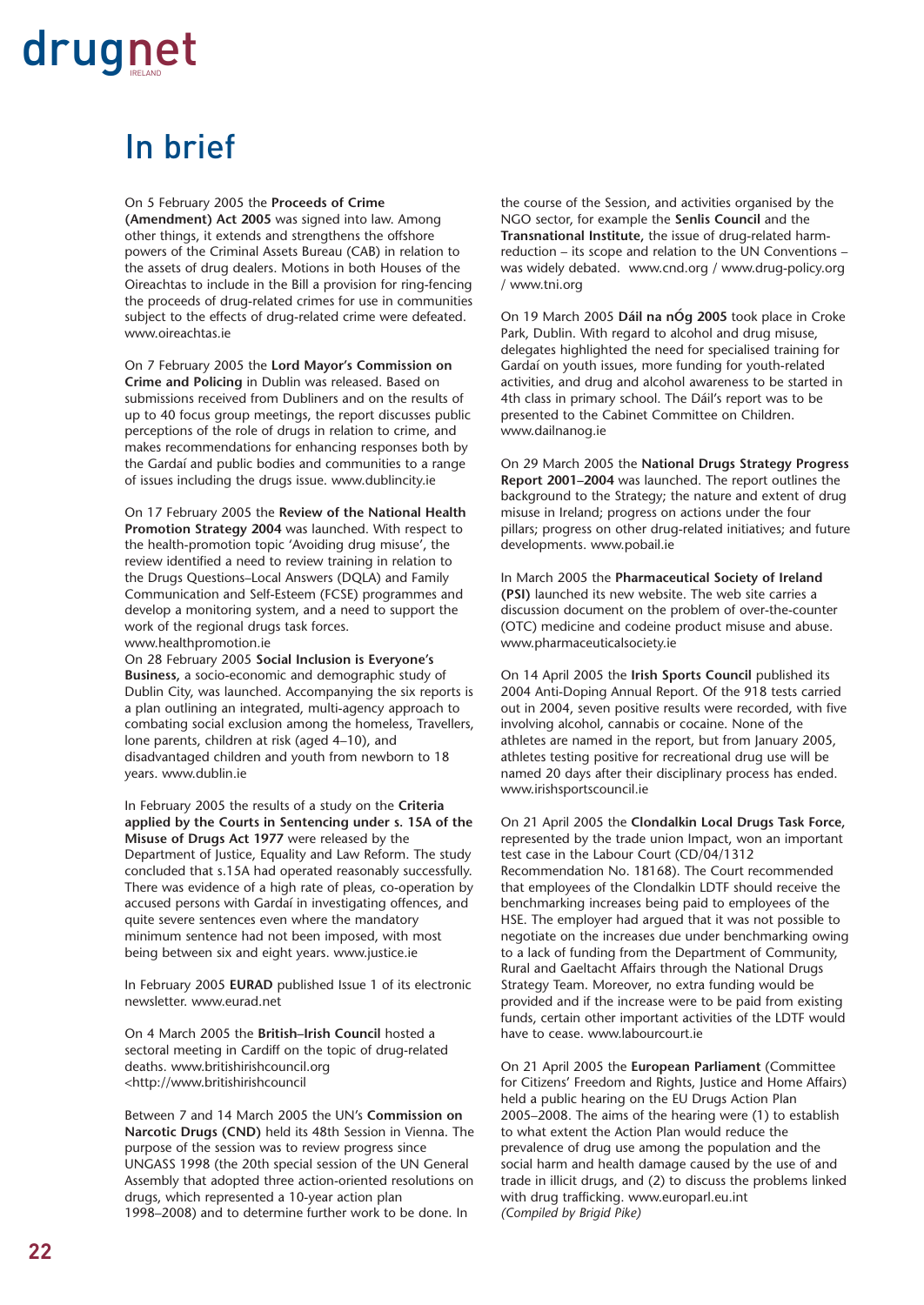### The EDDRA column

Welcome to the eleventh EDDRA (Exchange on Drug Demand Reduction Action) column. The aim of this column is to inform people about the EDDRA online database, which exists to provide information on good practice interventions to policy makers and those working in the drugs area across Europe, and to promote the role of evaluation in reducing demand for drugs. The database is co-ordinated by the European Monitoring Centre for Drugs and Drug Addiction (EMCDDA).

In this issue the spotlight is on a recent Irish addition to the EDDRA database, the Certificate in Addiction Studies (NUI Maynooth) delivered by the Drug Awareness Programme, Crosscare. In recent years, there has been a notable increase in the numbers of people from the community and voluntary sectors working in drug prevention and treatment. The Addiction Studies course was designed to meet the needs of these groups who engage directly with substance users or their families. The course also caters for those working in the statutory sector, e.g. probation officers, teachers etc., who occasionally work with individuals and families for whom substance use is an issue.

The programme has three specific objectives:

- To provide participants with a broad overview of key theoretical frameworks and practical debates that arise in relation to substance misuse and dependency
- To enable participants to develop basic helping and intervention skills in the field of drug and alcohol misuse
- To provide a course of study and support that is in line with models of good practice in adult education.

The evaluation of the programme by Dr Mark Morgan<sup>1</sup> commenced in October 2003, when students completed a questionnaire on their expectations and experiences of the course thus far. The evaluator visited a number of classes and seminars during the academic year. A final questionnaire was administered to students at course completion and participants also took part in focus groups as the course neared its end. The evaluation focused primarily on establishing the extent to which the course (a) contributed to the professional needs of the community and voluntary sector, and particularly the participants, in terms of drug prevention, and (b) was guided by best practice in the field of adult learning.

Morgan concluded that feedback from the initial questionnaire provided reason for course organisers to be satisfied with their initial work.<sup>1</sup> Participants showed knowledge of what they could learn on the course and what they should learn, and were confident that they would be able to

learn. They showed realistic expectations, were confident of the value of the course to their professional lives and were very positive about the personal and professional skills of tutors on the course.

Twenty students completed questionnaires at the end of the course. Students regarded most of the topics covered by the course as satisfactory; however, some students expressed dissatisfaction with the pharmacological perspective of the course. Students agreed that the course had enhanced their understanding of addiction and related issues and had improved their job prospects to some extent; they had gained insights into themselves and an understanding of adult learning. Seventy-five per cent of students rated as satisfactory the topics that were designed to develop their skills base, such as self-care and stress management, working with specific groups and working with young people. Thirteen students deemed the topic of motivational interviewing and brief solution-focused therapy as satisfactory.

The evaluation reported that the experiences of students on the course were extremely positive and compared favourably with those in other institutions of higher education. Features of note were: (a) competency of tutors and lecturers, (b) class run on model of real adult education, (c) high level of class discussion on major issues, reflecting the diverse backgrounds of participants, and (d) high level of trust within class and between class and tutors, evidenced by the readiness of people to disagree with their colleagues. The response of participants to the work of facilitators was extremely positive, with facilitators being graded very highly on approachability, competence, encouragement and accessibility.

Morgan concluded the evaluation by summing up the strengths of this programme:

It is evident that the Certificate in Addiction Studies run by the Drug Awareness Programme has been an outstanding success. The participants in the course are carefully selected, highly motivated and eager to be involved in the course in accordance with a true adult learning methodology. The content of the course was well researched and the speakers for the various topics were extremely competent, encouraged participation and showed an enthusiasm for their modules in a way that was reflected in the very positive ratings. The assessment procedure was appropriate to the course and all of the students were positive about the benefit they derived from these. (Morgan 2004: 21-22)

This valuable work carried out by Crosscare is in part response to Action 72 of the National Drugs Strategy 2001–2008 calling on professional bodies and training institutes to make specialist drug

'The participants in the course are carefully selected, highly motivated and eager to be involved in the course in accordance with a true adult learning methodology.'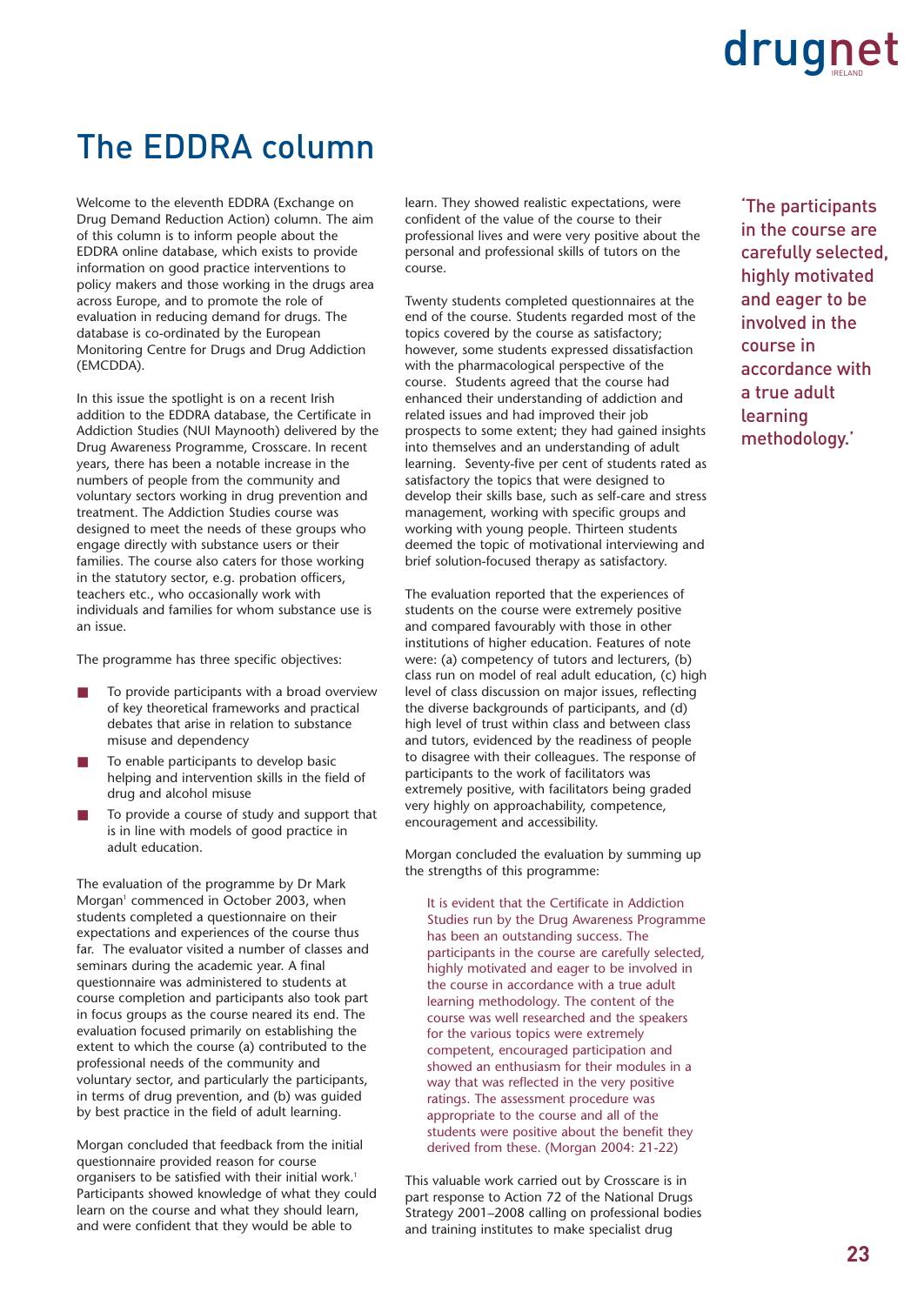#### The EDDRA column *(continued)*

prevention training available to individuals interacting with groups most at risk of drug misuse. Crosscare is one of the few voluntary bodies to have responded to this action. *(Martin Keane)*

1. Morgan, M (2004) *Evaluation of Certificate in Addiction Studies (NUI Maynooth).* Dublin: Crosscare, Drugs Awareness Programme.

A copy of Dr Morgan's evaluation can be downloaded from the Drug Awareness Programme website at www.dap.ie

**More information about the EDDRA database can be obtained from the EMCDDA website at www.emcdda.eu.int , or from the EDDRA Manager for Ireland, Martin Keane, at the Drug Misuse Research Division, Health Research Board, Holbrook House, Holles Street, Dublin 2. Tel: 01 676 1176 Ext.169 or Email: mkeane@hrb.ie**

**If you would like to contribute to the knowledge base of good practice interventions by adding your own particular project to the EDDRA database, please contact the EDDRA Manager for Ireland at the above address.** 

### From *Drugnet Europe*

#### **Benzodiazepine use among clients in drug treatment**

*Cited from Linda Montanari and Iñaki Markez,* Drugnet Europe *No. 50, April–June 2005*

Currently only a small proportion of Europeans seeking help for drug problems in specialised drug treatment centres do so for benzodiazepine use alone. In 2003, despite differences between countries, the overall proportion of clients in drug treatment who reported a primary benzodiazepine use problem did not exceed 11%, a figure that has remained stable over the last 10 years.

Treatment clients reporting benzodiazepines as their primary drug are similar in age to those reporting opiates as their primary drug (20–29 years). Both groups generally first experiment with these drugs before the age of 20 but they have different gender distributions. More women are present in the group of primary benzodiazepine users (male to female ratio =  $1:1.2$ ) compared with in the group of primary opiate users (male to female ratio  $= 3.8:1$ ). On the whole, both groups use the drugs daily (82%) often taking them also as secondary substances in combination with alcohol and cannabis. Treatment data show benzodiazepines to be more prominent as a secondary drug in combination with opiates, particularly heroin. Between 40% and 90% of heroin users also consume benzodiazepines.

#### **Evidence for action on needle and syringe programmes**

*Cited from 'Resources',* Drugnet Europe *No. 50, April–June 2005*

The World Health Organisation (WHO) has recently published a comprehensive review on the effectiveness of sterile needle and syringe programming (NSP) in reducing HIV/AIDS among injecting drug users.

The report summarises the published literature and scientifically evaluates the results and effectiveness of studies on needle and syringe programmes. It examines the value of needle and syringe decontamination strategies and the sale and distribution of syringes through pharmacies and vending machines. It also addresses needle and syringe disposal and legislation regarding injecting paraphernalia. The report concludes, among others, that increasing the availability and utilisation of sterile injecting equipment by injecting drug users reduces HIV infection substantially.

WHO (2004) *Effectiveness of sterile needle and syringe programming in reducing HIV/AIDS among injecting drug users.* Evidence for Action Technical Papers. Geneva: World Health Organization. ISBN 92-4-159164-1.

The publication can be ordered from the WHO HIV Department hiv-aids@who.int or downloaded from the WHO website at www.who.int/hiv/pub/idu/pubidu/en

*Drugnet Europe* **is the quarterly newsletter of the European Monitoring Centre for Drugs and Drug Addiction (EMCDDA). An electronic version of** *Drugnet Europe* **is available on the EMCDDA website at www.emcdda.eu.int**

**If you would like to receive a hard copy of the current or future issues of** *Drugnet Europe***, please contact the Administrative Assistant, Drug Misuse Research Division, Health Research Board, Holbrook House, Holles Street, Dublin 2. Tel: 01 676 1176 Ext 127; Email dmrd@hrb.ie**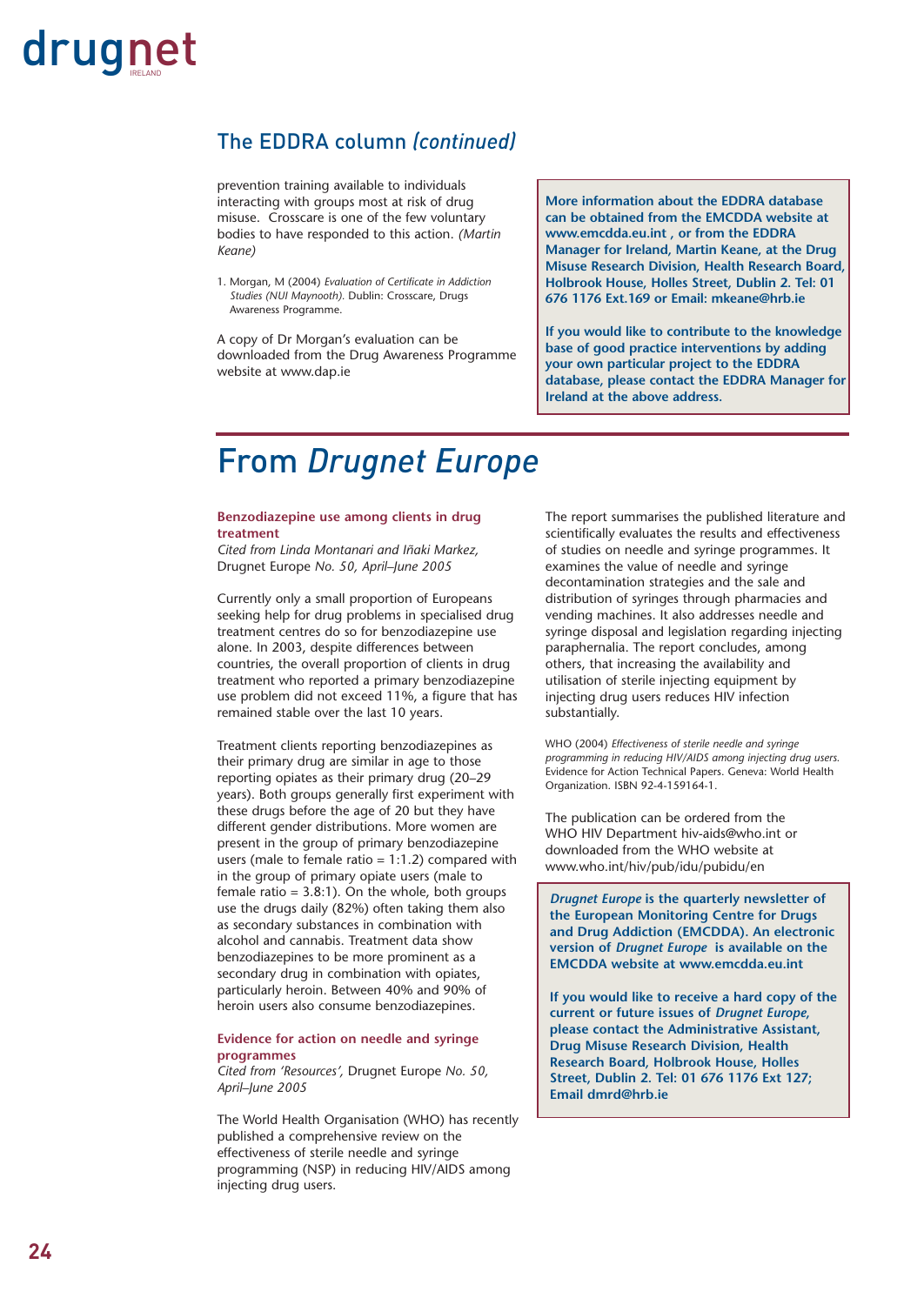### Recent publications

#### Books

#### **Drug abuse**

Henderson H (Facts on File, Library in a Book Series) *Facts On File, Inc.* 2005 ISBN 0 8160 4858 4

The 'war on drugs' has raised many questions about the nature of the threat, the best ways to respond, and even whether the chosen tactics might be doing more harm than good. *Drug abuse* explores all aspects of the complex issues raised by these questions.

The book is in three parts. The introductory chapter in Part I outlines the different types of drugs, how they are used, how they work and why they can be addictive. It also covers drug regulation, approaches to treating addiction and the way drug abuse has shaped public policy. Chapter 2 gives the history of drug regulation under state and federal laws and international agreements and presents a selection of court cases (mainly from the US Supreme Court) that deal specifically with drug laws. Further chapters in Part 1 outline the chronology of drug use from 5000 BC to the present and give short biographical sketches of individuals who have played important roles on either side of the drug war. Part II is titled 'A guide to further research' and contains chapters on how to research drug abuse issues, an annotated bibliography, and a listing of US government and private organisations involved in the drugs area. Part III comprises five appendices: Acronyms, Street names, Statistics on abuse and enforcement, Scheduling of drugs under the Controlled Substances Act 1970, and the text of the Supreme Court decision in 2001 in an appeal case concerning medicinal marijuana.

#### **Altering American consciousness: the history of alcohol and drug use in the United States, 1800–2000**

Tracy SW and Acker CJ (eds) *University of Massachusetts Pres*s 2004 ISBN 1 55849 425 1

The introduction to this volume of essays makes the claim that virtually every American alive has at some point consumed one, and very likely more than one, consciousness-altering drug, and that psychoactive substances have always been an integral part of American life. While the use of drugs is a constant in American history, the way they have been perceived has varied extensively. Just as attitudes to tobacco have changed – cigarettes were seen as 'coffin nails' of the early twenties, became the glamorous accessory of Hollywood stars in the 1940s, and have latterly fallen into disfavour as a health risk – so the social significance of every drug changes over time.

The contributions to this collection explore these changes, showing how the identity of any psychoactive substance – from alcohol and nicotine to cocaine and heroin – owes as much to its users, their patterns of use, and the cultural context in which the drug is taken as it does to the drug's documented physiological effects. Rather than looking at drugs in the mutually exclusive categories of licit and illicit drugs, recreational and medicinal drugs or 'hard' and 'soft drugs, the contributors challenge readers to consider the ways in which drugs have shifted historically from one category to another. The book is in three parts: Framing addiction and alcoholism; Alcohol and narcotics in the American context; and Psychotropics, psychedelics and cigarettes. The essay topics include: the rhetoric of addiction; the rhetoric of drug reform; alcohol consumption among Native Americans; the dynamics of opiate addiction in the early twentieth century; the depression era; post World War II; and a critique of 1950s psychedelic drug research.

#### Journal articles

#### **Smoking and drinking among 15-16 year old girls: do male peers have an influence?** Curtin M

*Irish Journal of Medical Science* 2004; 173(4): 191–192

This paper compares the influence of peer relationships among females in mixed-sex schools versus single-sex schools on cigarette and alcohol consumption.A cross sectional study was carried out in four schools. The information was collected by means of a questionnaire. Two hundred and forty-eight questionnaires were completed. Of those questioned in single-sex schools, 34% had smoked a cigarette, compared with 61% in mixedsex schools (p<0.005). The lifetime prevalence of alcohol consumption in mixed schools was 88% compared with 73% in single-sex schools (p<0.005). This study suggests that females in mixed-sex schools have a tendency to have earlier exposure to smoking and alcohol consumption than girls of the same age in single-sex schools.

#### **Prisoners' views of injecting drug use and harm reduction in Irish prisons**

Long J, Allwright S and Begley C *International Journal of Drug Policy* 2004; 15(2):139–149

Drug misuse and hepatitis C are known to be endemic in Irish prisons. Using a grounded theory approach, this qualitative study sought to examine prisoners' views of drug injecting practices and harm reduction interventions in Dublin prisons. Thirty-one male prisoners were interviewed (16 injecting drug users and 15 non-injectors). Two themes relevant to drug use practices emerged.



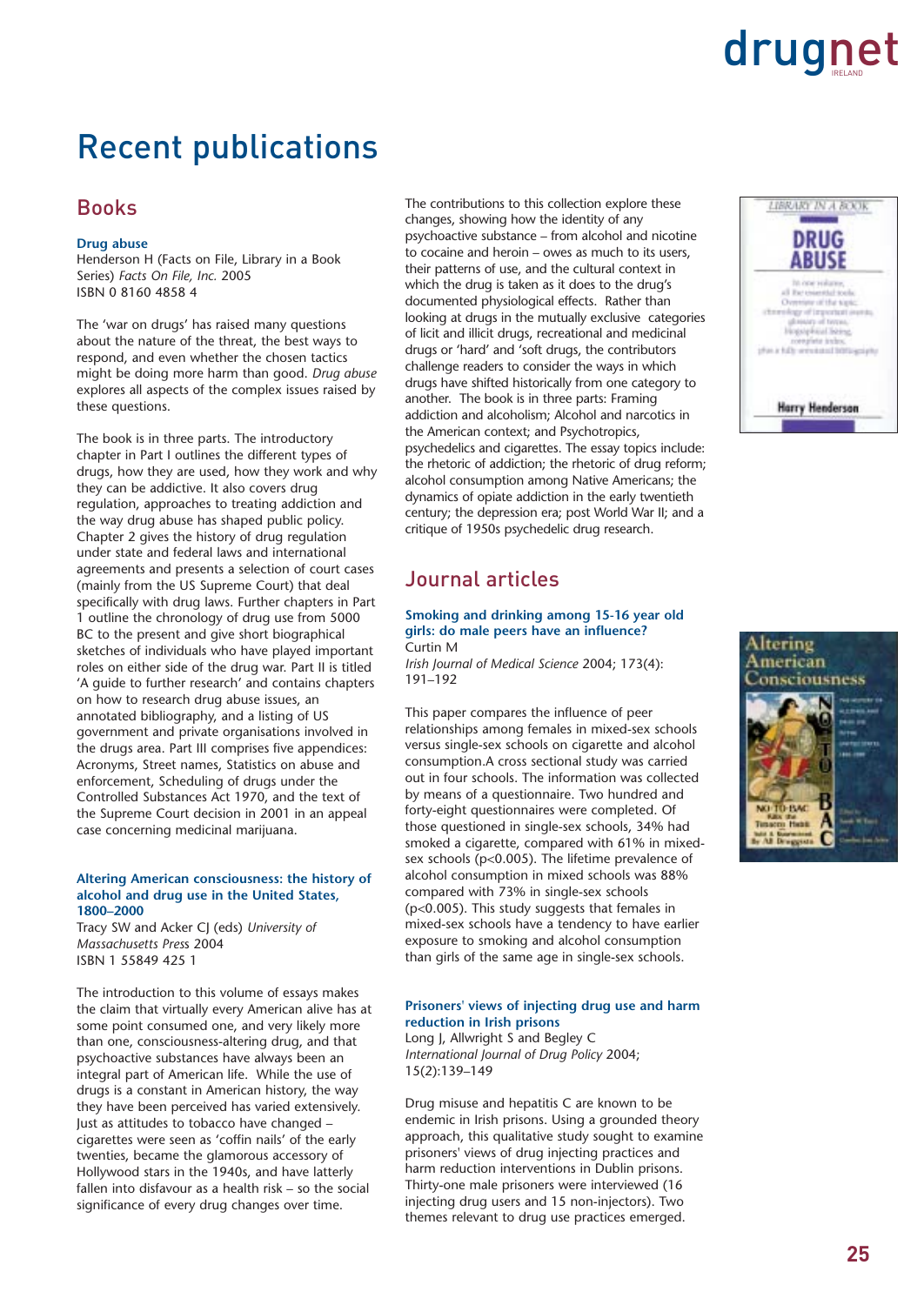#### Recent publications *(continued)*

Respondents described increased health risks related to injecting drug use during detention and associated with a prison environment. These included: the low availability of heroin, which encouraged a shift from smoking to injecting; the scarcity of injecting equipment, which fostered sharing networks far wider than those outside prison; inadequate injecting equipment-cleaning practices; and the rent of needles and syringes in exchange for the drugs. Both non-injectors and injectors interviewed supported harm reduction interventions in prison and felt that the range of drug services available in prison should mirror those currently available in the community, although half opposed or had reservations about syringe exchange in prison. Prisoners' viewed their time in prison as an opportunity to address substance misuse related problems; health professionals should not miss this opportunity.

#### **Irish injecting drug users and hepatitis C: the importance of the social context of injecting** Smyth BP, Barry J and Keenan E

*International Journal of Epidemiology* 2005; 34(1):166–72

The incidence of hepatitis C (HCV) infection among injecting drug users (IDUs) in Dublin is particularly high by international standards. The most robust predictor of an IDU's HCV status is his or her total number of lifetime injecting episodes. It has been proposed that participation in specific unsafe injecting practices is the principal contributor to this accumulated risk. We sought to test this hypothesis. The relationship between social context of injecting and HCV status was also examined. We conducted a cross-sectional survey of IDUs recruited from treatment settings in Dublin. Participants had injected in the preceding six months and had not previously been tested for HCV. A structured interview was conducted. HCV testing was performed on 159 IDUs, and 61% were antibody positive. The three characteristics that were significant independent predictors of a positive test result were: increased total number of lifetime injecting episodes, closer social relationships with other IDUs, and injecting in the home of other IDUs. Frequency of recipient syringe sharing (i.e. borrowing used syringes from other IDUs), backloading, and sharing of injecting paraphernalia were not independently associated with infection. We found that the robust association between HCV infection and number of lifetime injecting episodes was not explained by increased unsafe injecting practices. The socialized nature of heroin injecting in Dublin is contributing to the HCV epidemic in this population. Our findings suggest that accidental and unnoticed sharing of injecting equipment may be an important contributor to an IDU's increasing risk of infection over time.

#### **Hepatitis C viral clearance in an intravenous drug-using cohort in the Dublin area** Keating S, Coughlan S, Connell J, Sweeney B and Keenan E

*Irish Journal of Medical Science* 2005; 174(1):37–41

The rate of spontaneous HCV viral clearance is reported as 20—25% but recent data indicate a higher frequency in some cohorts. The rate of spontaneous clearance in intravenous drug users has not been reported in an Irish setting. The aim of this study was to determine the rate of spontaneous hepatitis C viral clearance and genotype in an Irish intravenous drug-using cohort. Drug users attending five drug treatment clinics in the Dublin area were investigated. Data were prospectively recorded from January 1997 to June 2001 and follow-up testing completed in 2003. There were 496 HCV antibody-positive patients identified and assessed for HCV RNA clearance. All were HIV and hepatitis B negative, 68.8% were male.

HCV RNA negativity (viral clearance) was documented in 38% of patients. Viral clearance was 47.4% in females and 34.5% in males ( $p =$ 000.6). Clearance was independent of age or duration of intravenous drug use. Viral clearance, defined as two negative consecutive HCV RNA tests, a minimum of one year apart, was sustained in 82.2% at two-year follow-up, giving an overall viral clearance of 31.1%. HCV genotype 1 and 3 were most commonly identified at 48.8% and 48.5% respectively in those with chronic infection. The study concluded that spontaneous HCV viral clearance occurs at a higher frequency than previously reported. Genotype 1 and 3 are commonest in the patient cohort.

#### **Adolescent substance abuse among young people excluded from school in Belfast** McCrystal P, Higgins K, Percy and Thornton M *Drugs: Education, Prevention & Policy* 2005; 12(2):101–112

The lifestyles of young people excluded from school have received much attention recently, particularly in relation to illicit drug use. Commentators have acknowledged that they constitute a high-risk group to social disaffection and substance abuse. This paper reports on a group of 48 young people living in Belfast aged 13–14 years who are considered to be at a particularly high risk to substance abuse because they are excluded from school. The evidence in this paper suggests that many are already exhibiting potentially high-risk behaviours to problem drug use compared with their contemporaries in mainstream education. This paper examines the evidence within the context of a limited existing literature base on this group of young people. It suggests that a more focused approach is required for the development of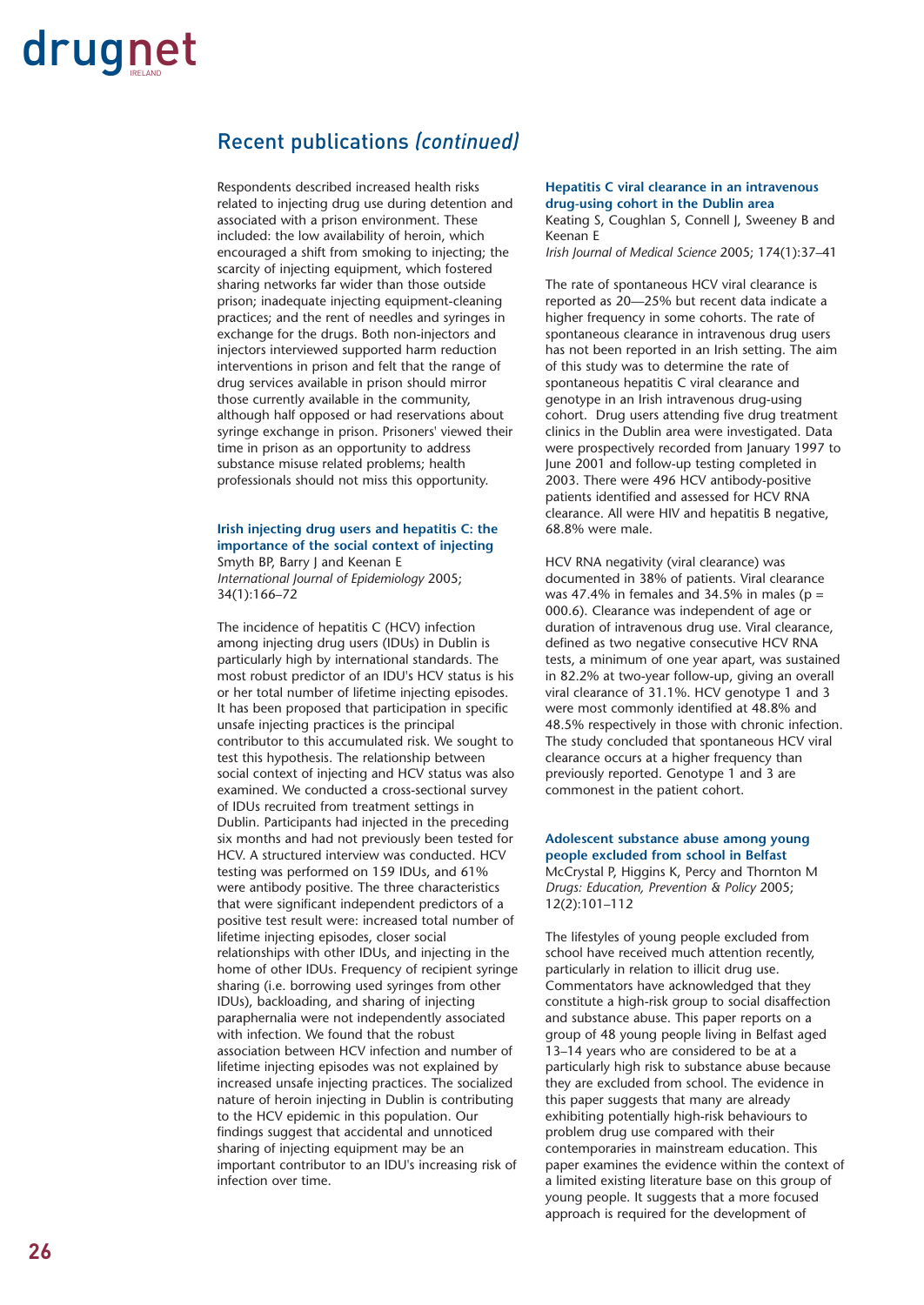#### Recent publications *(continued)*

appropriate drug-prevention strategies to meet their needs.

#### **Patterns of alcohol consumption in a Northern Irish sample**

McKinney A and Coyle K Substance Use & Misuse 2005; 40(4):573–579

This paper examines the drinking habits of a Northern Irish sample during a six-month period in 1998. In addition the study examines the influence of contextual variables on the quantity and frequency of alcohol consumption. Questionnaires were administered to 600 participants; the response rate was 39.8% (239). An unexpected low abstinence rate was observed; however, this may be due to response bias. The results revealed

high frequency (29.7% drink on four or more days a week) and high quantity of alcohol consumption (mean units per week 43.21, SD 40.33). Beer drinkers consumed the largest quantity of alcohol and also had the highest frequency of alcohol consumption. It was observed that 45.8% of all drinking events took place in a public bar and the popularity of the public bar for alcohol consumption was not influenced by age or gender. The present investigation revealed that almost half (45%) of individuals consume more than one type of beverage at one sitting, and there is a trend of consuming alcohol in more than one place during a single drinking session. These results indicate a distinctive drinking pattern within Northern Ireland and have implications for studies investigating the effects of alcohol on the social drinker.

## Upcoming events

#### June

#### *23 June 2005*

#### **Employee Drug Testing: Complying with the Proposed Safety, Health and Welfare at Work Bill 2004**

**Venue:** Hodson Bay Hotel, Athlone, Co Meath **Organised by / Contact:** Caroline Cahill, EAP Institute, 143 Barrack Street, Waterford Tel: +353 (0) 51 855733 Fax: +353 (0) 51 879626 Email: eapinstitute@eircom.net

#### *29 June 2005* **Sentenced to Treatment – Meeting the Needs of Drug Using Offenders**

**Venue:** Hamilton House, London **Organised by / Contact:** Sunita Patel (Events Organiser), Centre for Crime and Justice Studies Tel: +44 (0) 207 848 1688 Email: sunita.patel@kcl.ac.uk www.kcl.ac.uk/depsta/rel/ccjs

**Information:** A one-day conference in London, looking at the recent developments in terms of drug treatment provisions in the criminal justice system. This practice-focused event aims to highlight for drug treatment agencies and practitioners the implications of the increase in referrals coming through the criminal justice route.

#### *30 June 2005* **Residential Drug Services: Where do they fit on the Treatment Map?**

**Venue:** Shaftesbury House, 5 Waterloo Street, Glasgow **Organised by / Contact:** Lyn Stirling, Scottish Drugs Forum Tel: +44 (0) 141 221 1175 Email: Lyn@sdf.org.uk www.sdf.org.uk

**Information:** This one-day event will look at residential services in Scotland, examining their current role in treatment and considering how their contribution to addressing drug use in Scotland might be optimised. Speakers include Nicolas Heller, Basel, Switzerland; Dr Stefan Janikiewicz, of Wirral Drug Service in Cheshire; Dawn Griesbach, Substance Misuse Division, Scottish Executive; Valerie Corbett, Aberlour Childcare Trust; and Penny Halliday, Scottish Network of Families Affected by Drugs.

#### July

#### *7–8 July 2005*

**Criminal Justice and Drugs Venue:** Ashford International Hotel, Ashford, Kent **Organised by / Contact:** Pavilion Tel: +44 (0) 870 161 3505 www.pavpub.com

**Information:** The development of the Drug Interventions Programme (DIP), the merging of probation in prisons into the National Offender Management Service (NOMS) and new teams being created will all put increasing pressure on the multi-agency approach to drug-related offences in the context of implementation of the 2003 Criminal Justice Act. This groundbreaking national conference will provide an opportunity to reflect on the implications of the changes on offer and provide practical solutions of innovation. In particular a major theme will be to consider how such practices are developed in other European countries and what we might take from their expertise.